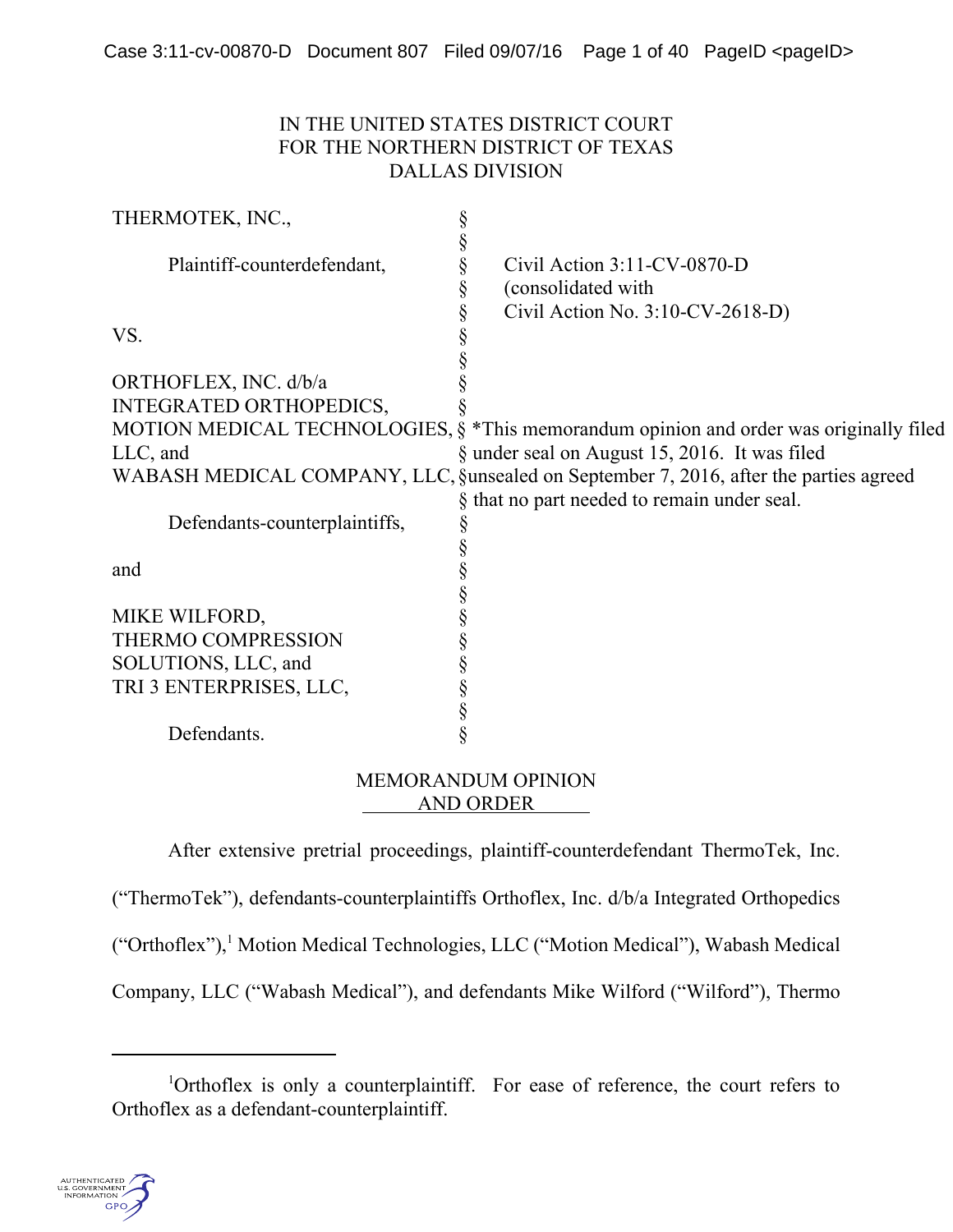Compression Solutions, LLC ("Thermo"), and Tri 3 Enterprises, LLC ("Tri 3") tried to a jury ThermoTek's remaining claims for fraud, unfair competition, and breach of contract, and Orthoflex, Motion Medical, and Wabash Medical's counterclaim for breach of express warranty.<sup>2</sup> The jury returned a verdict in favor of ThermoTek, finding, in pertinent part, that Wilford committed fraud against ThermoTek, and that Wilford and Thermo unfairly competed with ThermoTek through common law misappropriation, and it awarded compensatory damages on both claims. The court entered judgment for ThermoTek in accordance with the jury verdict.

Defendants now move under Fed. R. Civ. P. 50(b) for judgment as a matter of law on ThermoTek's fraud and unfair competition claims, and, in the alternative, for a new trial under Rule 59. ThermoTek moves under Rule 25 to substitute CMW Partners, LLC ("CMW") and WMI Enterprises, LLC ("WMI") for Thermo, or to join CMW and WMI as defendants for purposes of enforcing the judgment. For the reasons that follow, the court grants defendants' motion for judgment as a matter of law, conditionally denies their motion for a new trial, and denies as moot ThermoTek's Rule 25 motion to substitute or join CMW and WMI. The court is entering today an amended judgment dismissing the claims and counterclaims of all parties with prejudice.<sup>3</sup>

<sup>&</sup>lt;sup>2</sup>Unless otherwise specified, the court will refer to Orthoflex, Motion Medical, and WMI collectively as the "Orthoflex companies." Depending on the context, the court sometimes refers to Wilford and Thermo collectively as "defendants."

<sup>&</sup>lt;sup>3</sup>ThermoTek has pending a motion to determine the amount of attorney's fees and expenses owed to ThermoTek as discovery sanctions. The granting of the motion for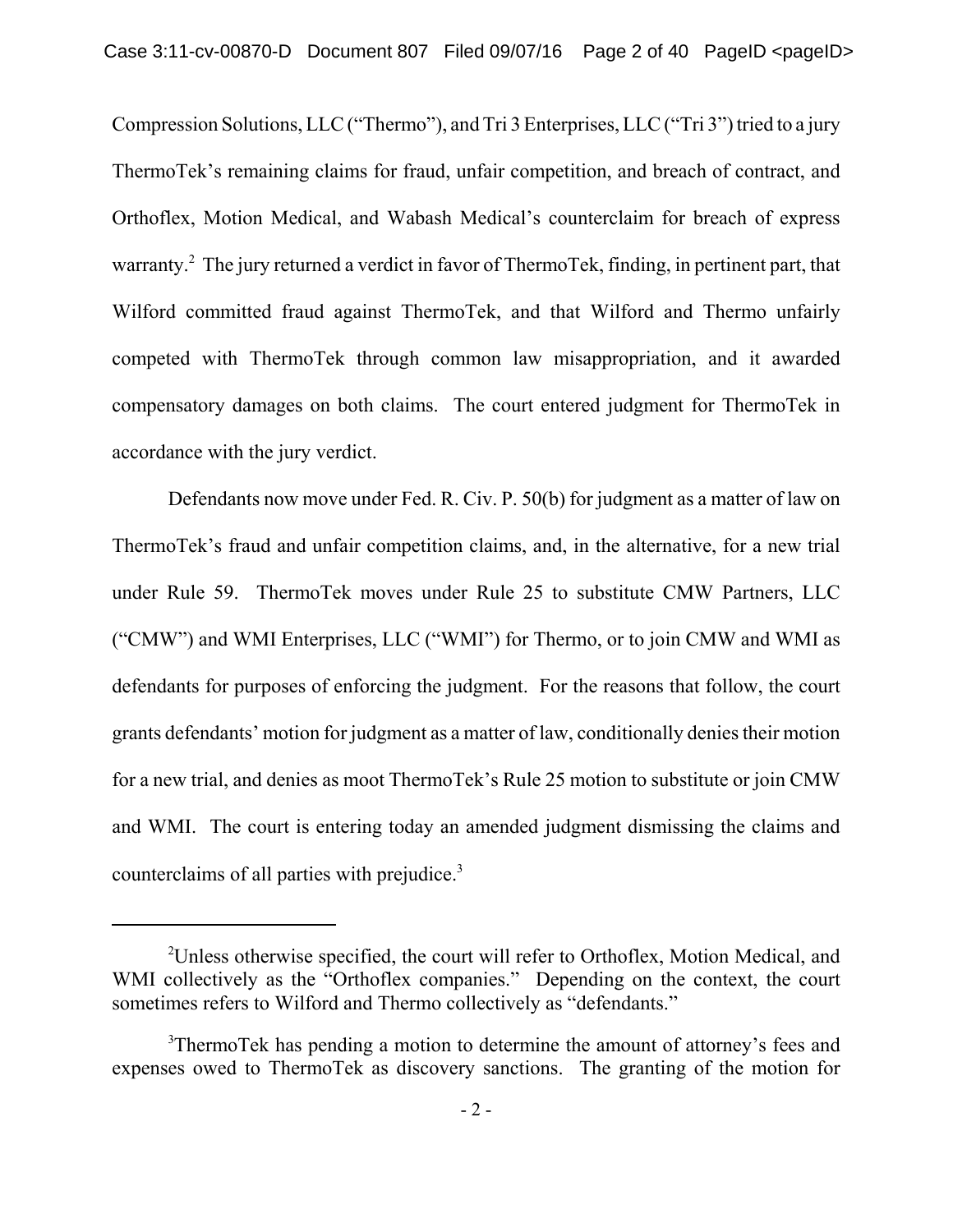I

Because this case is the subject of multiple prior opinions,<sup>4</sup> the court will recount only the background facts and procedural history necessary to understand the present decision. ThermoTek designed and developed the VascuTherm System, which is a medical device intended to be used in conjunction with specially-designed wraps. Together, the VascuTherm System and wraps transfer pressure, heat, and cold to various body parts during medical therapy. ThermoTek sells its products to a network of distributors and nondistributors who then sell or lease the equipment to hospitals and clinics. They in turn provide the products to patients—the end-users.

Wilford is an executive of several medical supply companies, including Orthoflex, Motion Medical, and Wabash Medical, which are durable medical equipment providers that invest in and lease capital medical equipment. Tri 3 is a limited liability holding company for Motion Medical and Wabash Medical. Wilford is, in effect, the Chief Operating Officer of Wabash Medical and Motion Medical. Thermo is a medical sales company that Wilford also controls.

judgment as a matter of law does not adversely affect ThermoTek's recovery of such sanctions.

<sup>4</sup> *See, e.g.,Orthoflex, Inc. v. ThermoTek, Inc.,* 2013 WL 4045206, at \*1 (N.D. Tex. Aug. 9, 2013) (Fitzwater, C.J.) (granting in part and denying in part ThermoTek's motion for summary judgment); *Orthoflex, Inc. v. ThermoTek, Inc.,* 983 F.Supp.2d 866, 869 (N.D. Tex. 2013) (Fitzwater, C.J.) (granting in part and denying in part the motions for summary judgment of Motion Medical, Wabash Medical, Wilford, Thermo, and Tri 3); *Orthoflex, Inc. v. ThermoTek, Inc.,* 2014 WL 320155, at \*2 (N.D. Tex. Jan. 29, 2014) (Fitzwater, J.) (granting motion to realign the parties).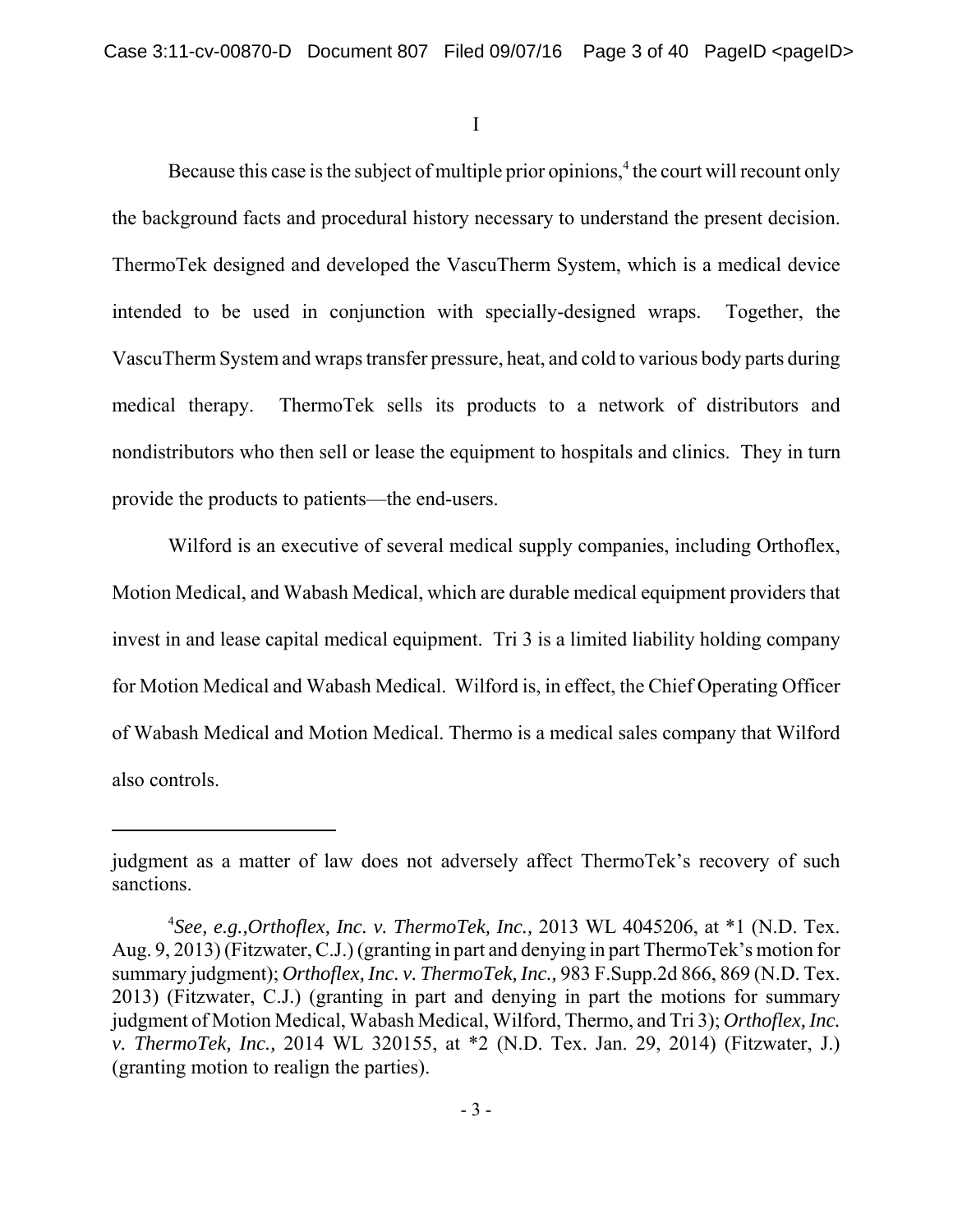Beginning in 2008, Wilford purchased large quantities of VascuTherm System units and wraps on behalf of his companies, including Motion Medical, Wabash Medical, and, eventually, Orthoflex. In his role as a distributor for ThermoTek, Wilford received from ThermoTek various types of information belonging to ThermoTek, such as billing codes and product manuals, and he visited the ThermoTek facilities at least twice. Wilford also reported various problems with the VascuTherm units and wraps and requested information about product design, manufacturing processes, and repairs. ThermoTek terminated its agreement with Wilford in August 2010. Wilford later developed and sold his own system (Recovery+) and wraps.

In March 2010 Orthoflex, Motion Medical, and Wabash Medical sued ThermoTek in the Northern District of Illinois. In November 2010 ThermoTek sued Wilford and WMI in Texas state court. ThermoTek's case was removed to this court and was consolidated with the Orthoflex case. The parties all moved for summary judgment or partial summary judgment, and the court granted in part and denied in part those motions. Before trial, the court realigned the parties.

Based on rulings of the court and refined pleadings, the parties tried the following claims and counterclaims to a jury: (1) Orthoflex, Motion Medical, and Wabash Medical's counterclaim against ThermoTek for breach of express warranty; (2) ThermoTek's claim against Wilford for fraud; (3) ThermoTek's claim against Motion Medical, Wabash Medical, and Tri 3 for breach of contract; and (4) ThermoTek's claim against Wilford and Thermo for unfair competition. The jury returned a verdict in favor of ThermoTek on its claim against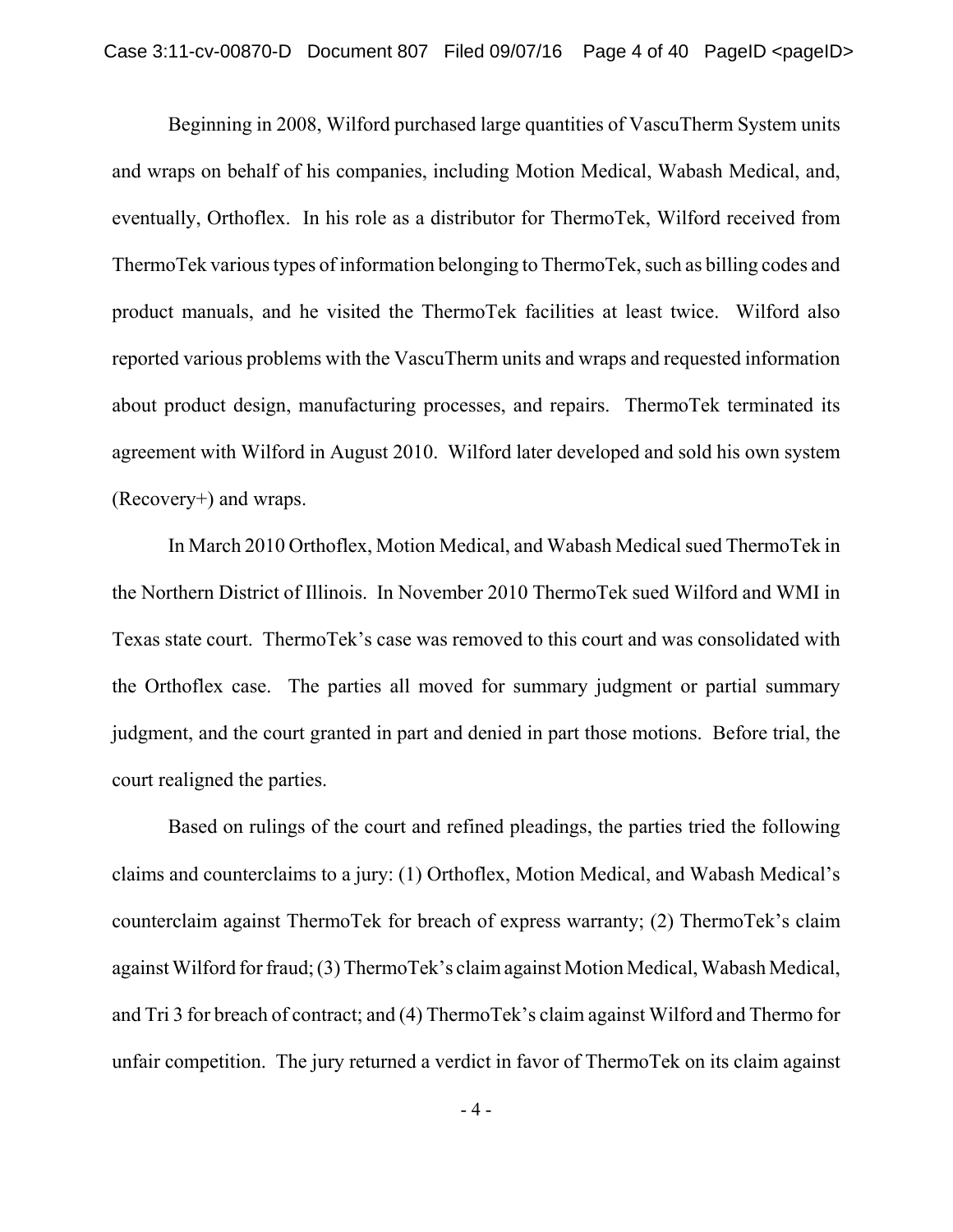Wilford for fraud and its claim against Wilford and Thermo for unfair competition. The jury found that Motion Medical, Wabash Medical, and Tri 3 had breached the Distributor Agreement with ThermoTek, but it found no damages. And the jury found against Orthoflex, Motion Medical, and Wabash Medical on their counterclaim for breach of express warranty.

On ThermoTek's fraud claim against Wilford, the jury awarded lost profits damages in five subcategories: \$770,000 for lost profits from VascuTherm wrap sales, \$500,000 for lost profits from VascuTherm unit sales, \$193,000 for lost profits from additional expenses for VascuTherm unit repairs, \$90,000 for lost profits from additional engineering costs, and \$13,000 for lost profits for additional evaluation and tooling costs. On ThermoTek's unfair competition claim against Wilford and Thermo, the jury awarded \$4 million in lost profits as measured by infringing VascuTherm unit sales and \$2 million in lost profits as measured by infringing wrap sales.

Defendants now move for judgment as a matter of law under Rule 50, and, alternatively, for a new trial under Rule 59. ThermoTek moves under Rule 25 to substitute or join parties. The court has heard oral argument on both motions.

#### II

The court first addresses defendants' Rule 50(b) motion for judgment as a matter of law on ThermoTek's unfair competition and fraud claims. Defendants contend that ThermoTek's unfair competition claim is preempted by federal copyright and patent law, and that the evidence is legally insufficient to support the jury's award of damages on either claim.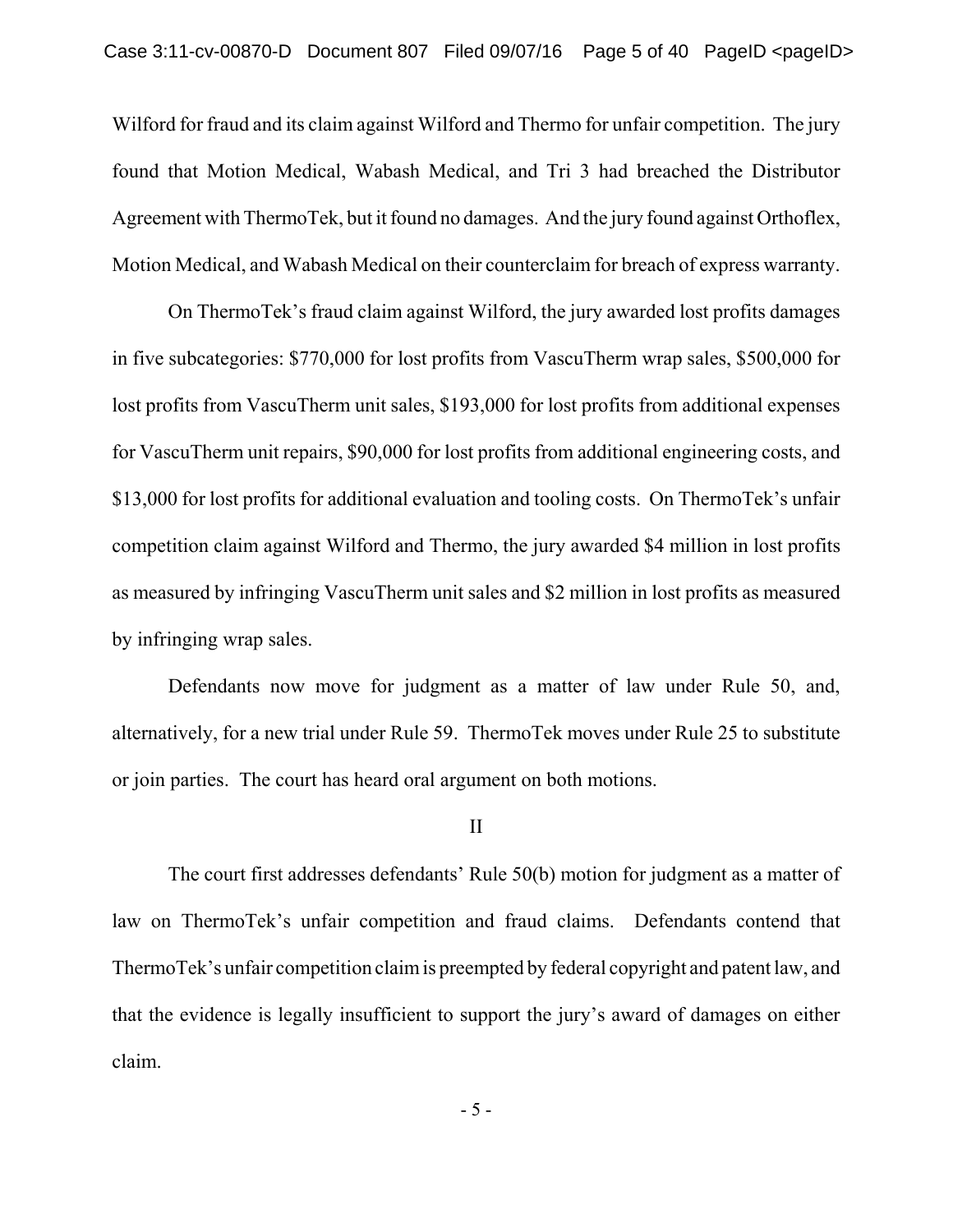"A motion for judgment as a matter of law 'challenges the legal sufficiency of the

evidence to support the verdict.'" *Jacobs v. Tapscott*, 516 F.Supp.2d 639, 643 (N.D. Tex.

2007) (Fitzwater, J.) (quoting *Hodges v. Mack Trucks, Inc*., 474 F.3d 188, 195 (5th Cir.

2006)), *aff'd*, 277 Fed. Appx. 483 (5th Cir. 2008).

Judgment as a matter of law is appropriate with respect to an issue if there is no legally sufficient evidentiary basis for a reasonable jury to find for a party on that issue. This occurs when the facts and inferences point so strongly and overwhelmingly in the movant's favor that reasonable jurors could not reach a contrary verdict. In considering a Rule 50 motion, the court must review all of the evidence in the record, drawing all reasonable inferences in favor of the nonmoving party; the court may not make credibility determinations or weigh the evidence, because these are jury functions. In reviewing the record as a whole, the court must disregard all evidence favorable to the moving party that the jury is not required to believe. That is, the court should give credence to the evidence favoring the nonmovant as well as that evidence supporting the moving party that is uncontradicted and unimpeached, at least to the extent that this evidence comes from disinterested witnesses.

*Id*. (quoting *Brennan's Inc. v. Dickie Brennan & Co*., 376 F.3d 356, 362 (5th Cir. 2004)).

The court will "'uphold a jury verdict unless the facts and inferences point so strongly and so overwhelmingly in favor of one party that reasonable [jurors] could not arrive at any verdict to the contrary.'" *Goodner v. Hyundai Motor Co*., 650 F.3d 1034, 1039 (5th Cir. 2011) (quoting *Cousin v. Trans Union Corp*., 246 F.3d 359, 366 (5th Cir. 2001)). "In other words, the 'jury verdict must be upheld unless there is no legally sufficient evidentiary basis for a reasonable jury to find as the jury did.'" *Id.* at 1039-40 (quoting *Foradori v. Harris*, 523 F.3d 477, 485 (5th Cir. 2008)).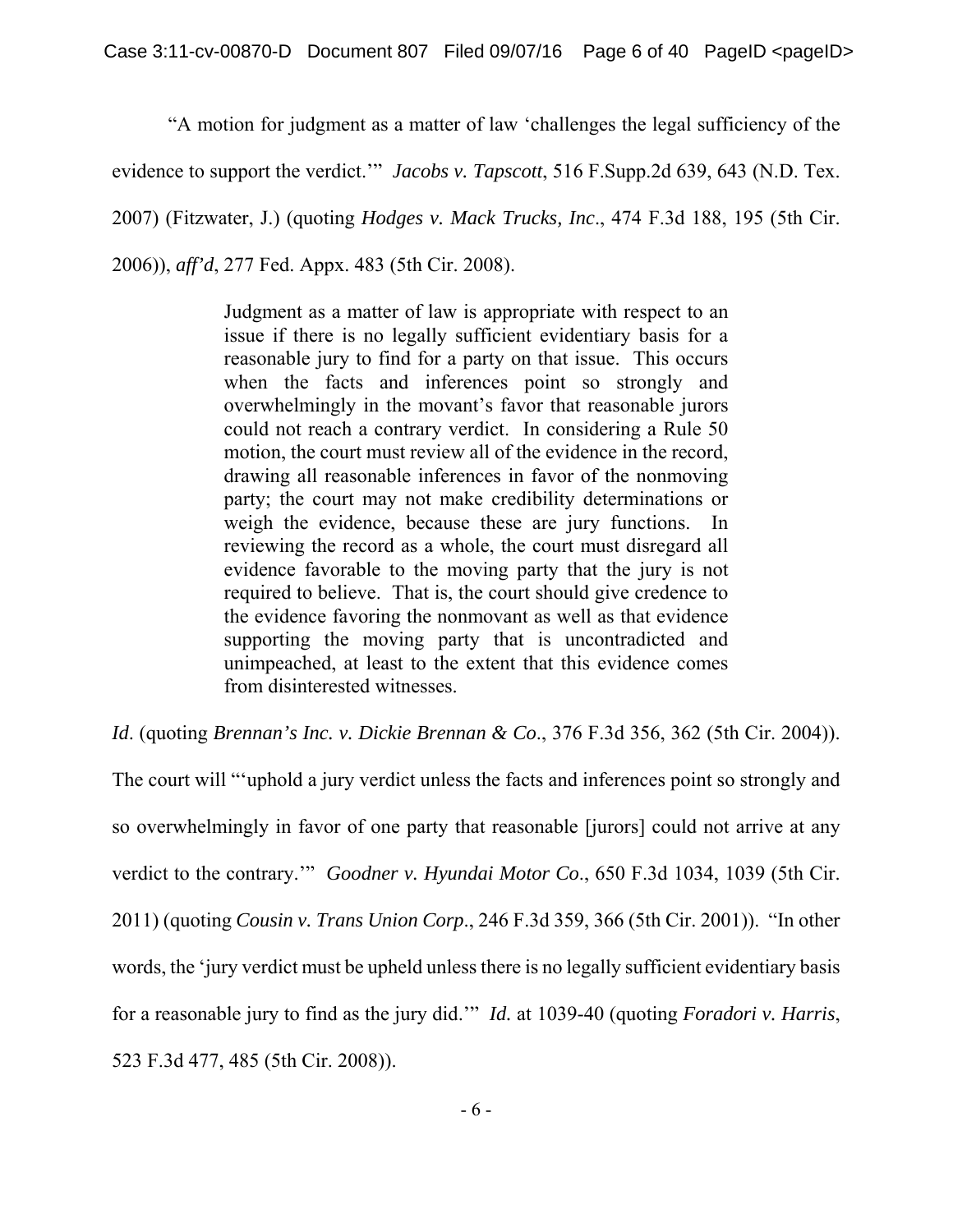### III

Defendants maintain that ThermoTek's unfair competition claim is entirely preempted by federal copyright and patent law. They contend that, at trial, ThermoTek adduced evidence and argued that Wilford and Thermo misappropriated information that is within the scope of copyright protection—such as emails, website information, product codes, drawings, FDA filings, and reports—and functional aspects of articles of manufacture that are within the scope of patent protection—the VascuTerm machine and wraps.

### A

The court must first decide whether Wilford and Thermo have waived their preemption defense by not pleading preemption as an affirmative defense.

Defendants contend that the preemption defense is timely because Wilford and Thermo expressly raised it before and during trial: in summary judgment briefing, in the Pretrial Order, and in arguing the jury charge. ThermoTek responds that Wilford and Thermo waived their preemption defense because they did not plead preemption as an affirmative defense. ThermoTek acknowledges that defendants argued preemption in a footnote in their summary judgment briefing and in a motion for reconsideration of the court's summary judgment ruling, but it argues that Wilford and Thermo did not reassert preemption until after ThermoTek presented its case at trial.

Defendants reply that the failure to plead preemption in a responsive pleading is not fatal because Wilford and Thermo raised preemption at a pragmatically sufficient time and in a manner that does not result in unfair surprise.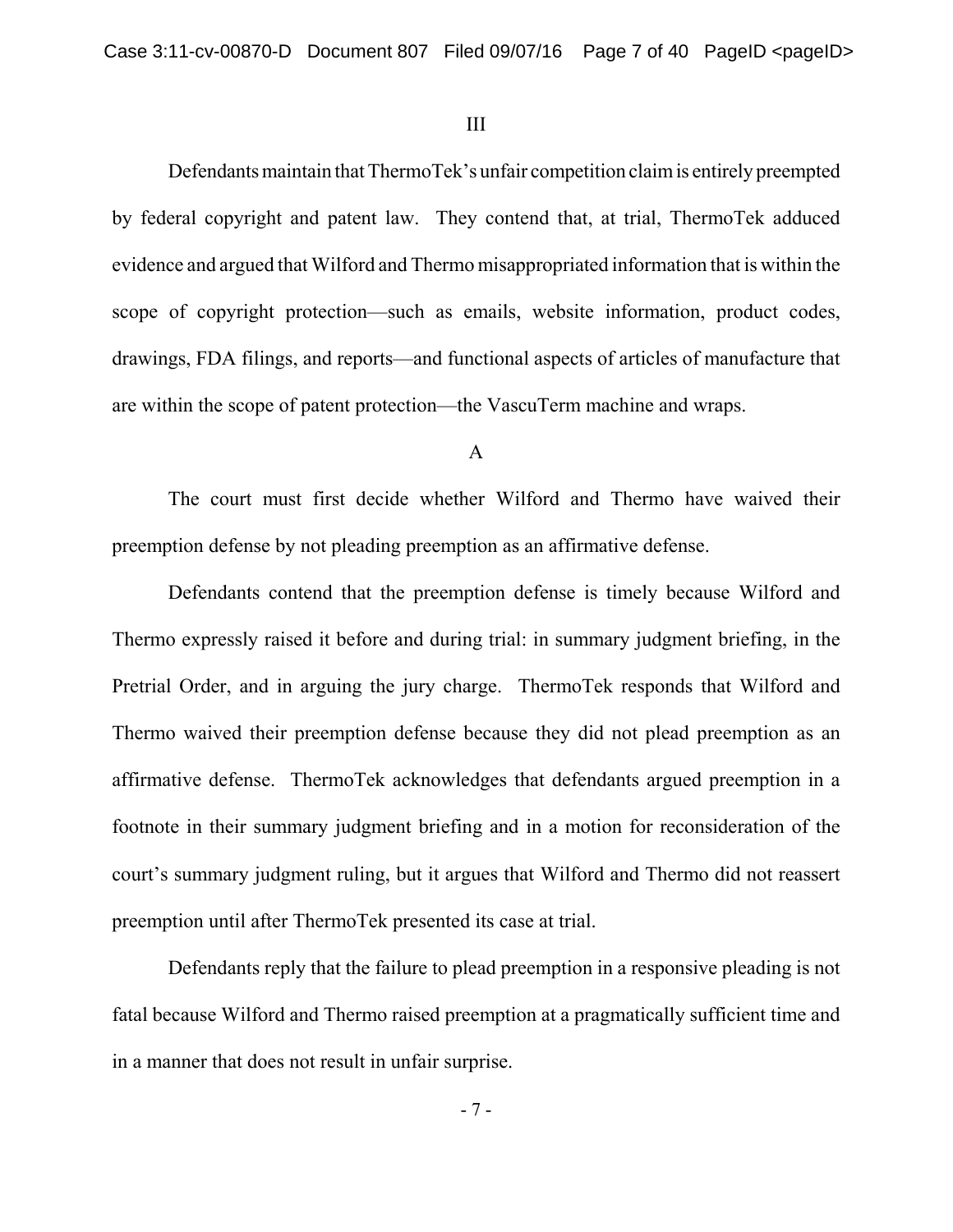B

Under Rule 8(c), preemption is an affirmative defense that must be pleaded. But an affirmative defense not asserted in responsive pleadings is not waived if it is asserted at a pragmatically sufficient time and the nonmovant is not prejudiced in its ability to respond. *Lee v. Tyco Elecs. Power Sys., Inc*., 2006 WL 1722569, at \*2-3 (N.D. Tex. June 20, 2006) (Fitzwater, J.) (citing *Lafreniere Park Found. v. Broussard*, 221 F.3d 804, 808 (5th Cir. 2000)). In *Lee* this court held that the affirmative defense of conflict preemption under ERISA was not waived where the defendant raised the defense for the first time in summary judgment briefing*. Id.* Likewise, in *United States v. Shanbaum*, 10 F.3d 305, 312 (5th Cir. 1994), the Fifth Circuit held that the government did not waive the affirmative defense of res judicata when it raised the defense for the first time on the day the pretrial order was filed. The panel explained that the parties had adequate time to address the applicability of res judicata in their post-trial briefs. *Id.*

In this case, defendants raised their preemption defense at a pragmatically sufficient time. Although they did not plead preemption as an affirmative defense, they raised it before trial in their reply brief in support of the motion for summary judgment of Motion Medical, Wabash Medical, Wilford, Thermo, and Tri 3, Ds. 8/28/13 Mot. Summ. J. Reply Br. at 5 n.7  $& 15$  n.26; in their motion for reconsideration of the court's ruling on that summary judgment motion, Ds. 11/14/13 Mot. for Recons. at 3-6; in the Pretrial Order, Pretrial Order at 14-15; at trial in their motion for judgment as a matter of law, Trial Tr. 8:271-274; and during the charge conference, *id.* at 10:243. At the charge conference, defendants argued that the jury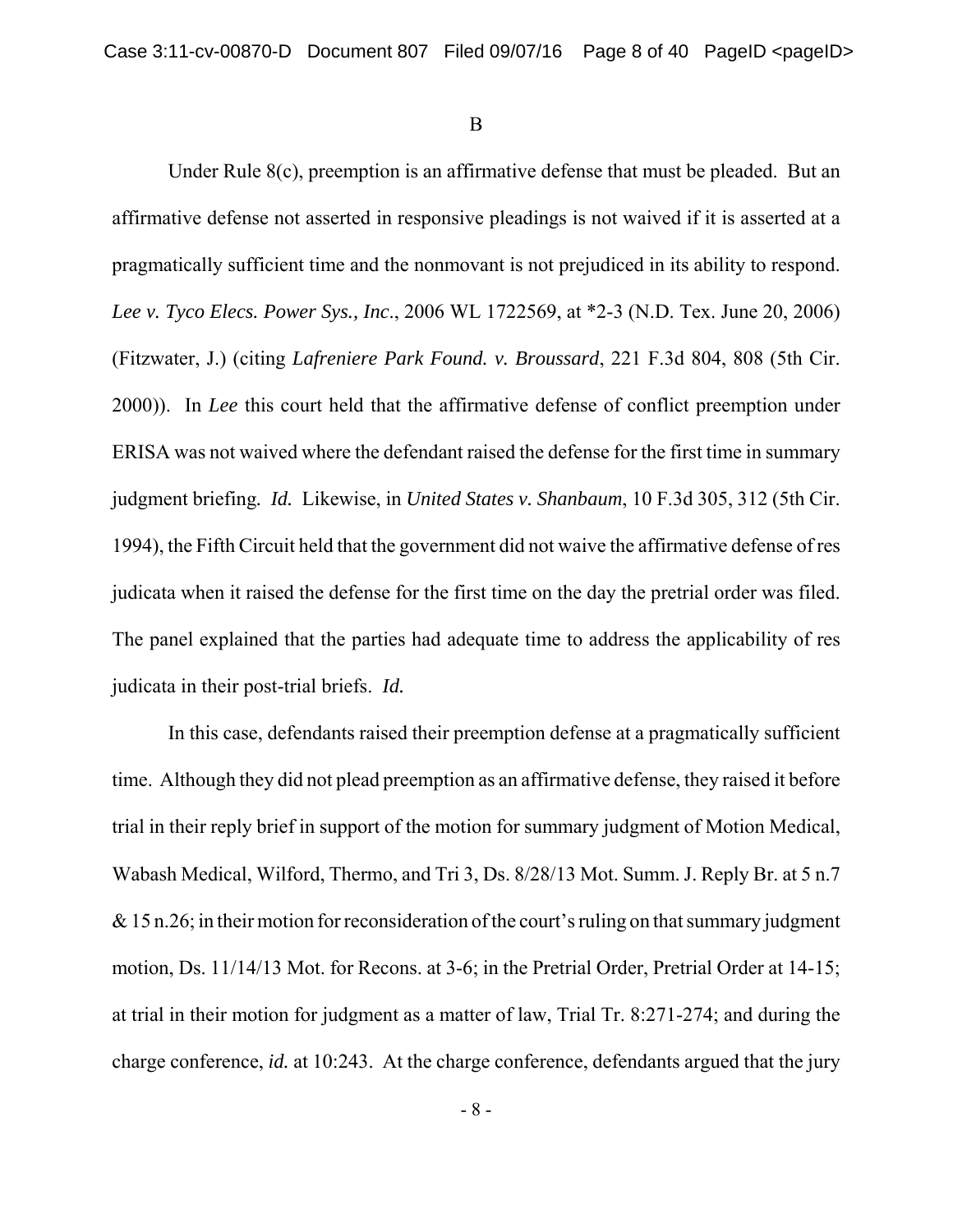should be asked whether Wilford and Thermo had misappropriated each product or type of information at issue so that the court could later determine whether each misappropriated product or type of information fell within the scope of copyright or patent protection. ThermoTek did not agree to list individually in the jury charge the products and types of information that were allegedly misappropriated.

Moreover, ThermoTek has not demonstrated prejudice resulting from defendants' failure to plead preemption as an affirmative defense. In response to defendants' motion for judgment as a matter of law, ThermoTek suggests that it would have altered its trial strategy to avoid preemption of its unfair competition claim, but it does not specify what steps it would have taken to avoid preemption, including what evidence it would have developed or introduced, or argument it would have made, to avoid the preemptive effect of federal copyright or patent law. And when asked during the oral argument of the parties' postjudgment motions to identify specific prejudice, ThermoTek could not identify anything that it would have done differently had preemption been properly pleaded.

Additionally, ThermoTek should have been aware before trial that defendants intended to rely upon preemption. More than two years before trial, the court decided defendants' motion for summary judgment. Defendants filed a motion for reconsideration based on three grounds, one of which was that ThermoTek's unfair competition claim was preempted. In denying the motion, the court explained that this defense could be decided post-judgment. *See* 11/15/13 Order at 2. Defendants raised the preemption defense again several times, both before and during trial. Because ThermoTek has not identified anything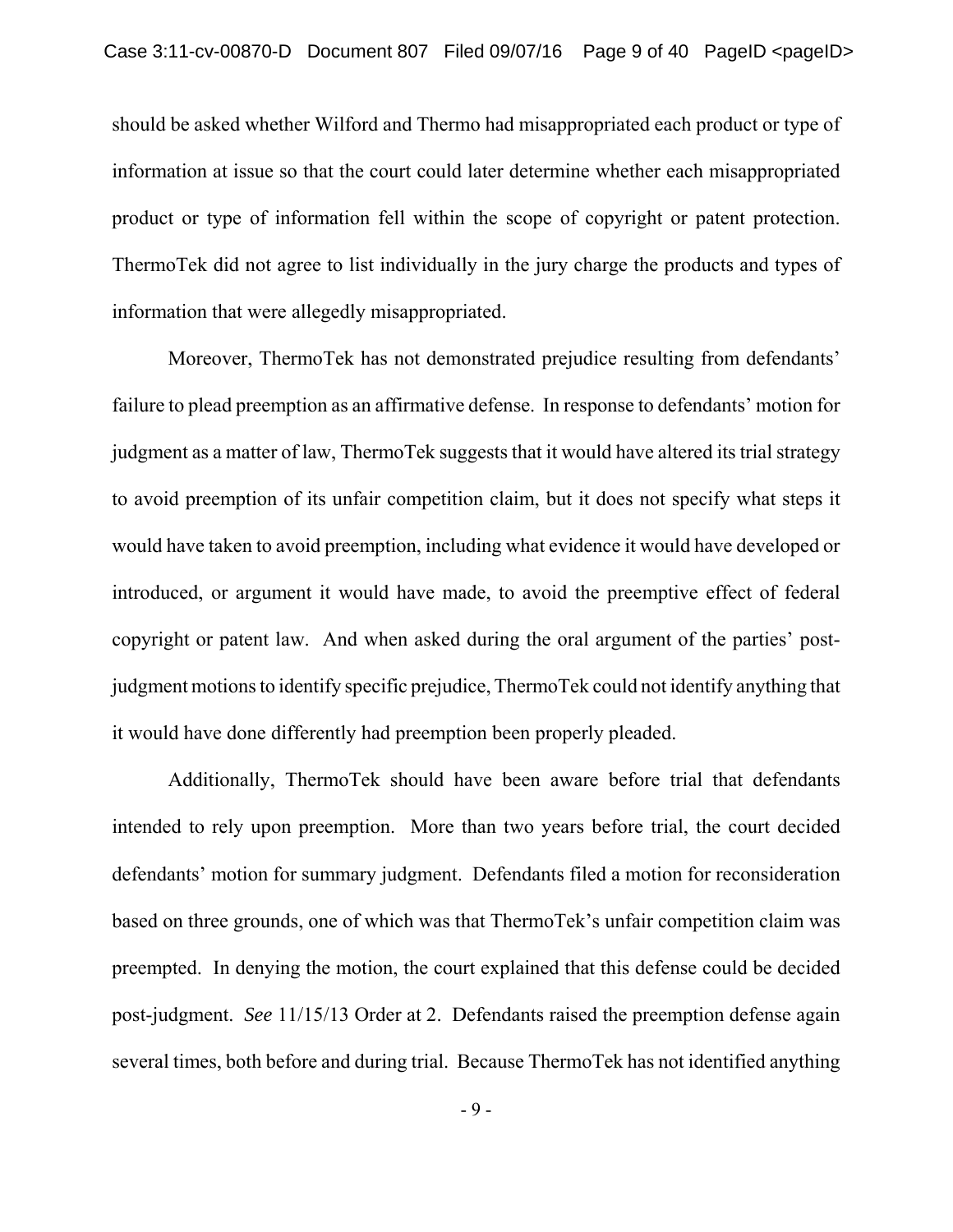that it would have done differently had defendants pleaded the affirmative defense of preemption, ThermoTek has failed to establish prejudice. The court holds that defendants did not waive their preemption defense.

IV

The court next decides whether ThermoTek's unfair competition claim is preempted by federal copyright law.

## A

Defendants maintain that ThermoTek's unfair competition claim is preempted by federal copyright law, 17 U.S.C. § 101, *et seq.*, because the products that ThermoTek claims were misappropriated were reduced to a tangible medium, and the alleged misappropriation would violate both unfair competition law and federal copyright law. According to defendants, in addition to the physical VascuTherm units and wraps, ThermoTek pointed to the following as its misappropriated products: drawings, user manual, wrap insert, safety reports, billing info and codes, Material Safety Data Sheet, FDA 510k documents, and pricing information. Because these products were reduced to writing or embodied in such writings, defendants argue that they are within the scope of federal copyright law.

ThermoTek responds that defendants have not demonstrated that the misappropriated information and products constitute original works of authorship, which is necessary to bring them within the scope of federal copyright law. ThermoTek maintains that, because defendants did not raise preemption before trial, the jury did not decide whether ThermoTek's products fall within the subject matter of copyright. ThermoTek also argues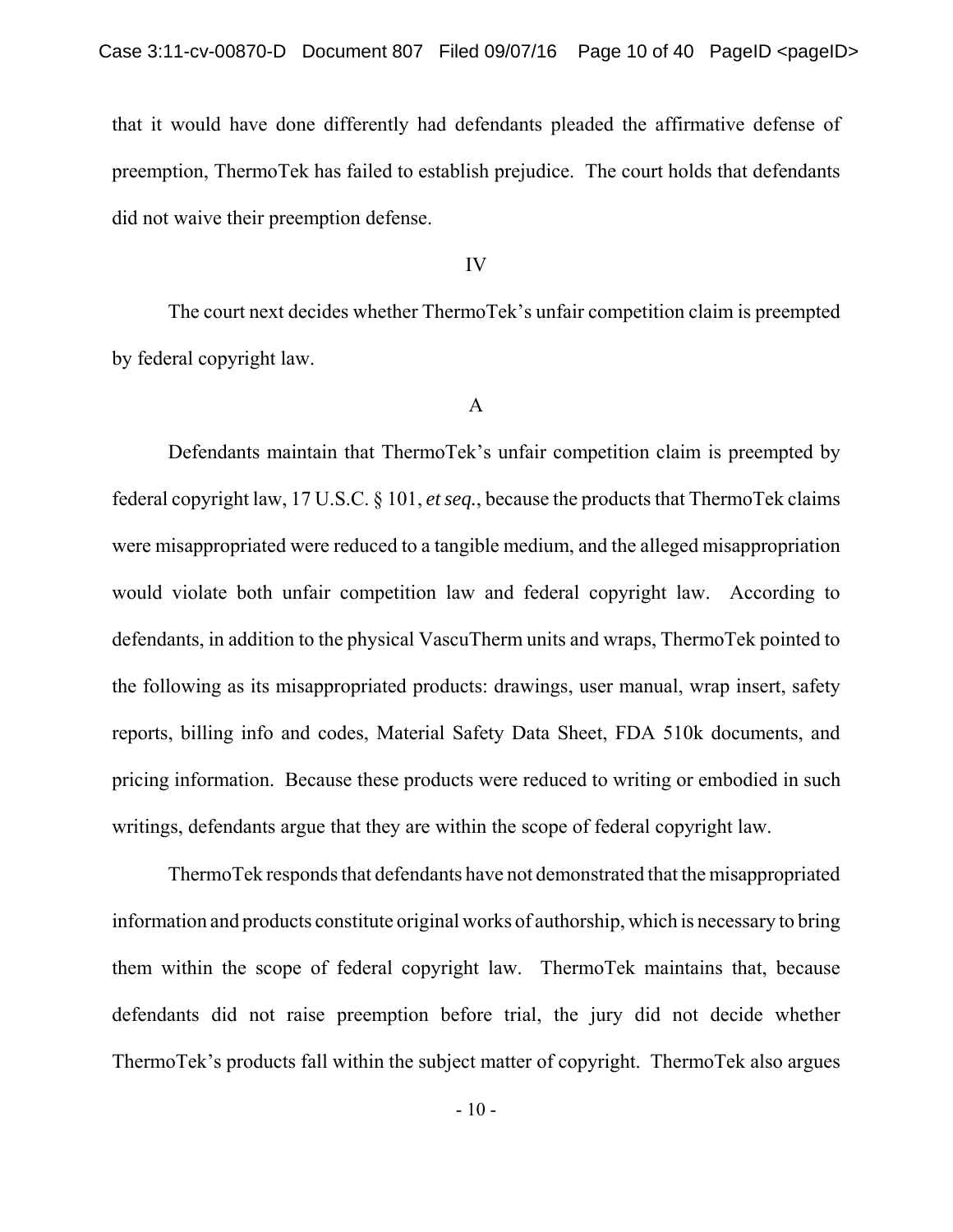that its unfair competition claim is not preempted because it contains an "extra element" not required for a claim of copyright infringement: an unfair competition claim requires that the misappropriated information be wrongfully obtained.

Defendants reply that (1) the only question is whether ThermoTek's products were reduced to writing; (2) ThermoTek's products must be original works of authorship because ThermoTek alleges that defendants misappropriated them from ThermoTek; and (3) it is irrelevant that ThermoTek's products are not actually protected by copyright law.

B

The Copyright Act provides that

all legal or equitable rights that are equivalent to any of the exclusive rights within the general scope of copyright as specified by section 106 in works of authorship that are fixed in a tangible medium of expression and come within the subject matter of copyright as specified by sections 102 and 103 . . . are governed exclusively by this title.

17 U.S.C.§ 301(a). A right granted by state law is preempted by federal copyright law where two conditions are satisfied: (1) "the work in which the right is asserted must come within the subject matter of copyright as defined in sections 102 and 103," and (2) "the right that the author seeks to protect must be equivalent to any of the exclusive rights within the general scope of copyright as specified by section 106." *Alcatel USA, Inc. v. DGI Techs., Inc*., 166 F.3d 772, 786-86 (5th Cir. 1999).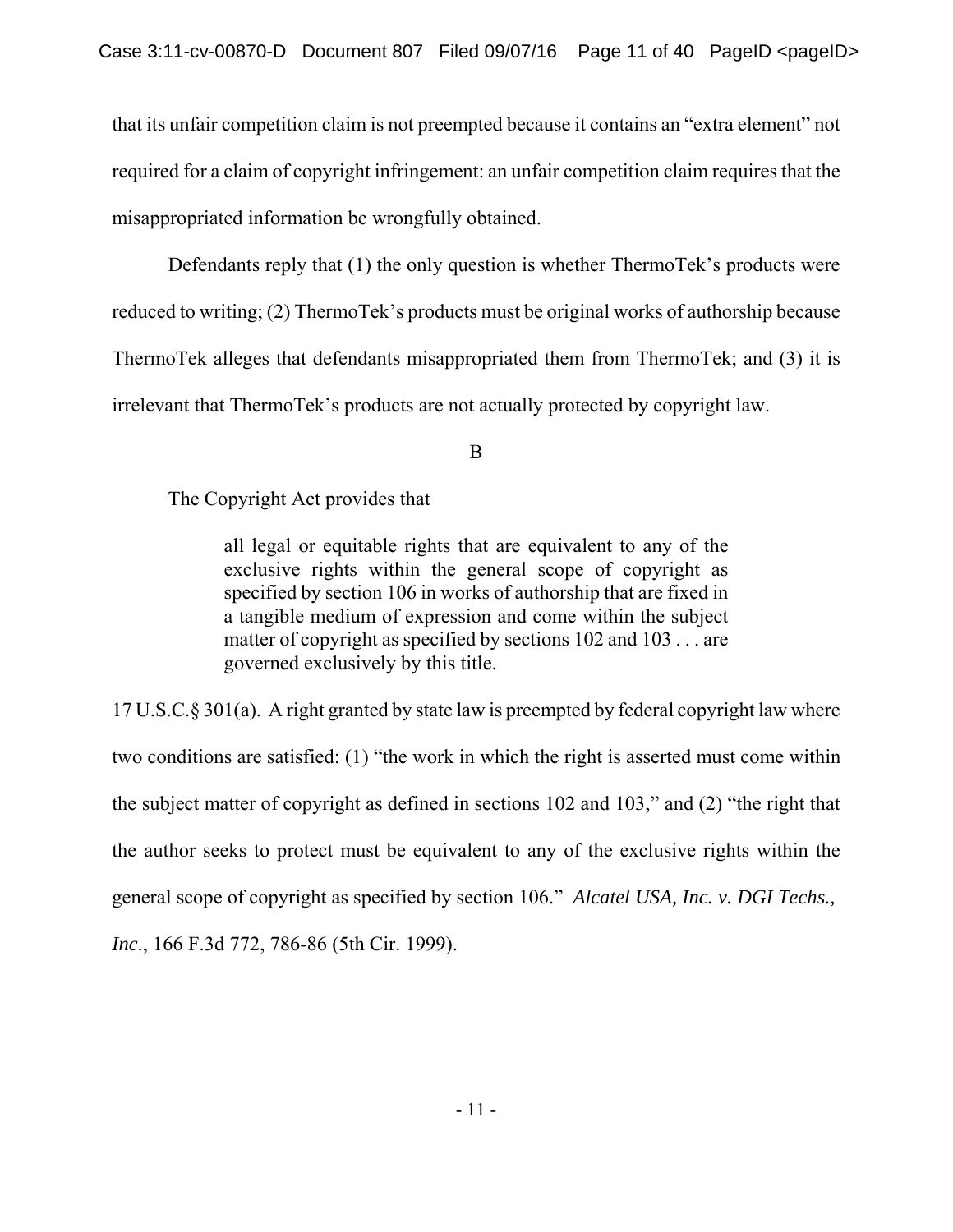C

The first prong of the copyright preemption analysis requires the court to determine whether the works at issue fall within the subject matter of copyright, as defined by 17 U.S.C. §102, which covers "original works of authorship fixed in any tangible medium of expression." The "subject matter of copyright" includes all works of a type covered by sections 102 and 103, "'even if federal law does not afford protection to them.'" *Spear Mktg., Inc. v. BancorpSouth Bank*, 791 F.3d 586, 596-97 (5th Cir. 2015) (quoting *Wrench LLC v. Taco Bell Corp*., 256 F.3d 446, 455 (6th Cir. 2001)). In other words, even if works are not actually protected by copyright, if they are the types of works contemplated by copyright, state law cannot extend those works additional protection.

*Alcatel* is instructive. In *Alcatel* the Fifth Circuit held that written manuals were within the subject matter of copyright for purposes of the preemption analysis. *Alcatel*, 166 F.3d at 786; *see also M-I LLC v. Stelly*, 733 F.Supp.2d 759, 781 (S.D. Tex. 2010) (holding that plaintiff's drawings, designs, technical manuals, specifications, and plans fell within the subject matter of copyright). Similarly, ThermoTek's allegedly misappropriated information—including manuals, reports, billing information, and other written documents—is within the subject matter of copyright because it includes original works of authorship fixed in a tangible medium of expression.

ThermoTek does not argue that any of its misappropriated information falls outside the scope of copyright. Instead, ThermoTek maintains that defendants have not proved that ThermoTek's products are original works. This argument fails for at least two reasons. First,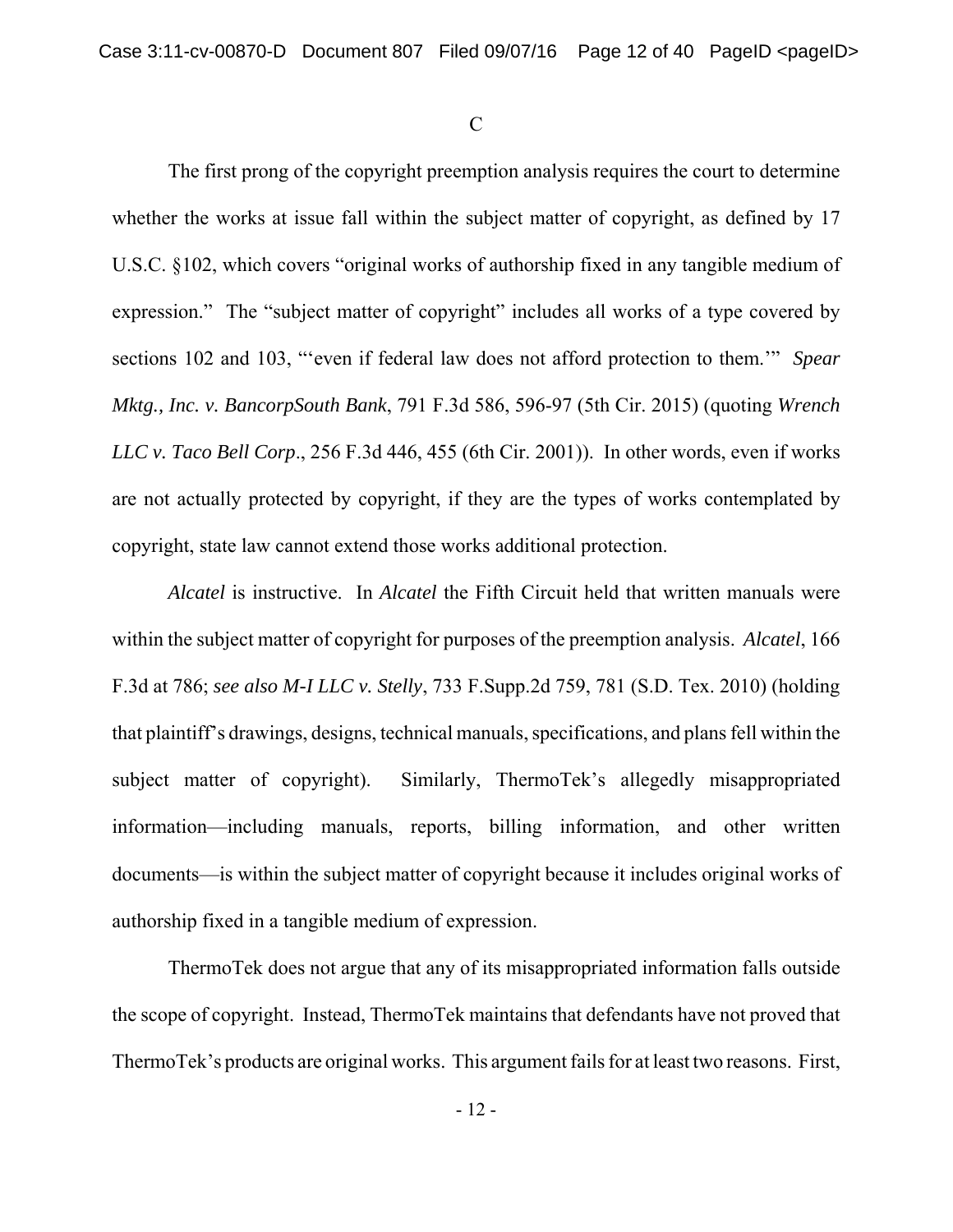ThermoTek's unfair competition claim is based on the time, skill, labor, and money that it invested in developing its products; in other words, in attempting to prove its unfair competition claim, ThermoTek necessarily proved that it created its products. Second, ThermoTek has neither provided any evidence nor has it argued that any of this information is outside the scope of copyright protection for any reason.

#### D

The second prong of the copyright preemption analysis requires "a comparison of the nature of the rights protected under federal copyright law with the nature of state rights for which [the plaintiff] seeks protection." *Alcatel*, 166 F.3d at 787. If the state law rights are equivalent to federal copyright, the state law cause of action is preempted*. Id.* Equivalency is evaluated under the "'extra element'" test: "if the act or acts of [the defendant] about which [the plaintiff] complains would violate both misappropriation law and copyright law, then the state right is deemed 'equivalent to copyright.'" *Id.* On the other hand, if "one or more qualitatively different elements are required to constitute the state-created cause of action being asserted, then the right granted under state law does not lie 'within the general scope of copyright,' and preemption does not occur." *Id.*

Under Texas law, a cause of action for unfair competition based on misappropriation "is specifically designed to protect the labor—the so-called 'sweat equity'—that goes into creating a work." *Id.* at 788. To prove this common law unfair competition claim, a plaintiff must establish that: (1) it created a product through extensive time, labor, skill and money; (2) the defendant used that product in competition with the plaintiff, thereby giving the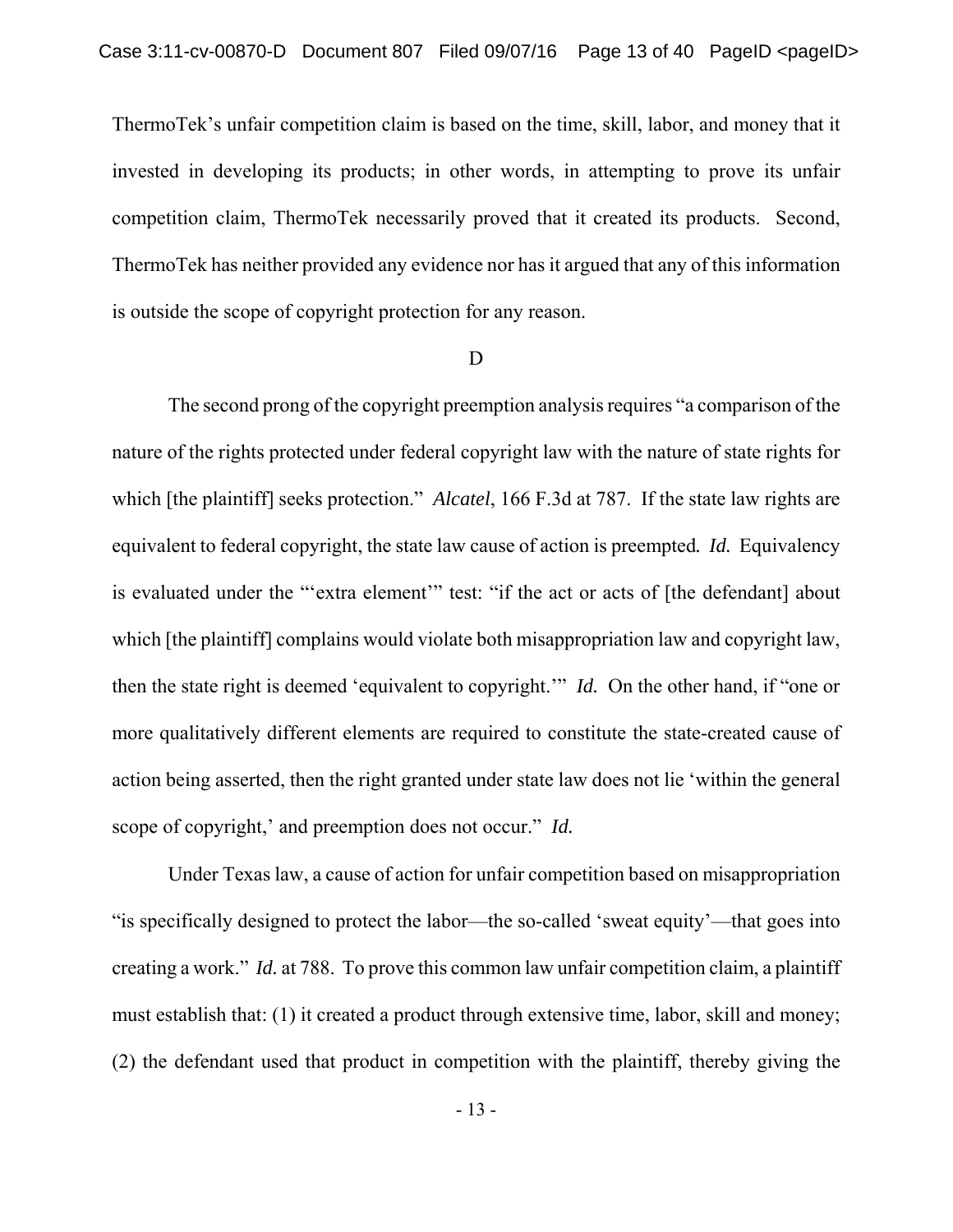defendant a special competitive advantage because it was not burdened with the expense incurred by the plaintiff in the creation of the product; and (3) the plaintiff suffered commercial damage. *U.S. Sporting Prods., Inc. v. Johnny Stewart Game Calls, Inc*., 865 S.W.2d 214, 218 (Tex. App. 1993, writ denied). Similarly, the Copyright Act protects against the reproduction, use, and distribution of certain works. *Alcatel*, 166 F.3d at 789.

In *Alcatel* the defendant argued that the plaintiff's unfair competition claim based on misappropriation of sweat equity was preempted by the Copyright Act. The Fifth Circuit explained that the acts that formed the basis for the plaintiff's misappropriation claim—reproduction, use, and distribution of the plaintiff's firmware, software, and manuals—touched on interests clearly protected by the Copyright Act. *Id.* at 789. The plaintiff argued that its misappropriation claim was not preempted because the claim required proof of extra elements: (1) the misappropriated product was created through extensive time, labor, skill and money; and (2) the defendant used the misappropriated product "in competition with" the plaintiff. *Id.*

The Fifth Circuit rejected these arguments. First, the court reasoned that where a work has been granted copyright protection, "the time, labor, skill, and money expended by the author in creating the work are necessarily contemplated in that copyright." *Id.* In other words, these "sweat equity" elements of misappropriation are subsumed within a claim for copyright infringement. *Id.* Second, where a copyrighted work is used in competition with the author, this use would violate both the Copyright Act and state misappropriation law. *Id.* The *Alcatel* panel concluded that the plaintiff had failed to identify any element that rendered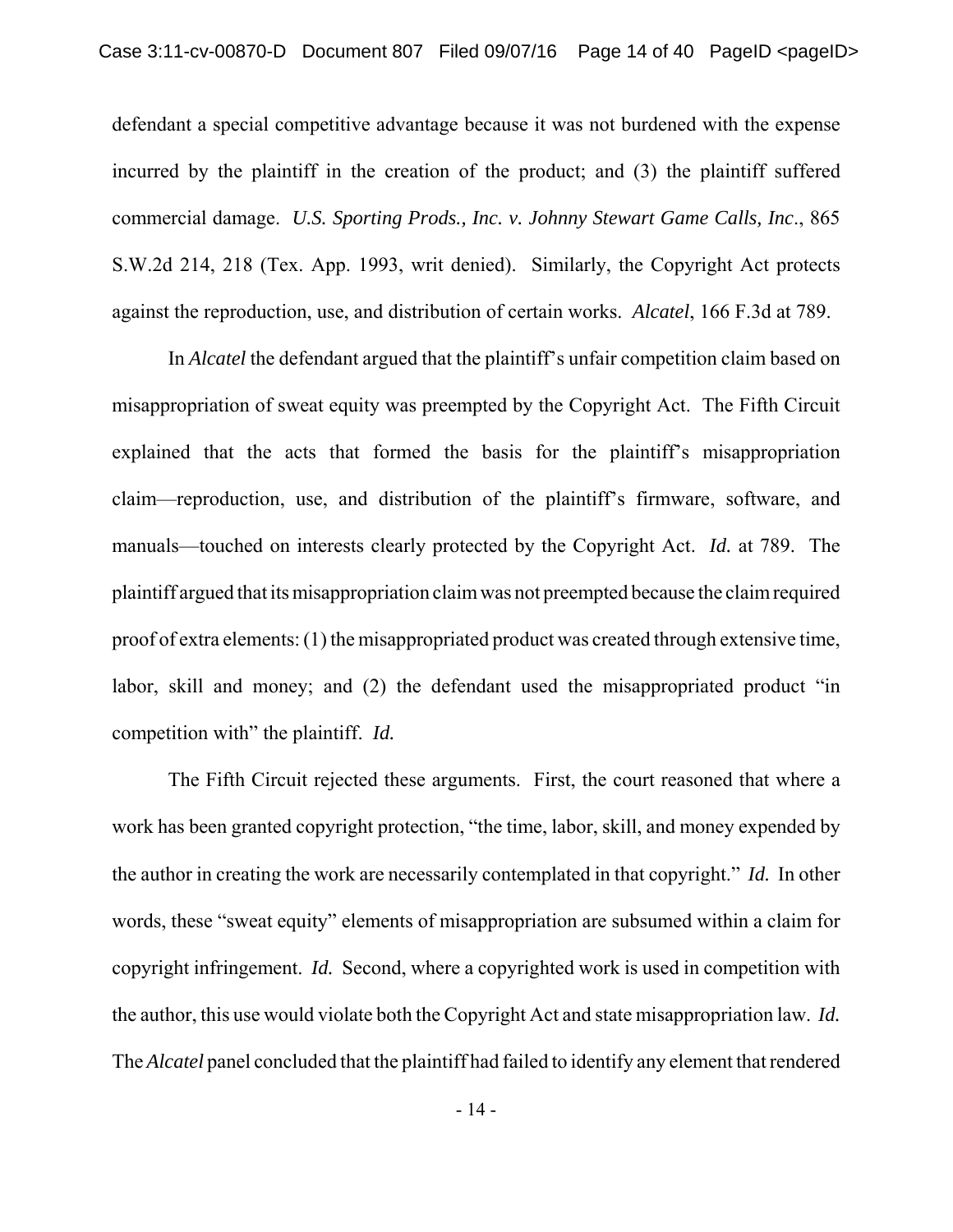its rights under state misappropriation law different from its rights under federal copyright law; therefore, the state misappropriation claim was preempted by federal copyright law. *Id.; see also Spear Mktg*., 791 F.3d at 598 (holding that claim brought under Texas Theft Liability Act ("TTLA") was preempted by the Copyright Act because the alleged copying, communicating, and transmitting of confidential information contemplated by the TTLA was equivalent to reproducing and distributing that information, contemplated by the Copyright Act); *Ultraflo Corp. v. Pelican Tank Parts, Inc*., 823 F.Supp.2d 578, 586-87 (S.D. Tex. 2011) (holding that, under *Alcatel*, the plaintiff's common law misappropriation claim was preempted where the plaintiff failed to show any difference between the two claims); *M-I LLC*, 733 F.Supp.2d at 791-92 (same).

ThermoTek has similarly failed to identify any extra element that distinguishes its claim for unfair competition based on misappropriation from a claim for copyright infringement. ThermoTek argues that it was required to prove that defendants improperly obtained ThermoTek's products, pointing to this instruction in the court's charge:

> [a] person does not improperly use a product or improperly gain a special advantage in competition if he develops a competing product through inspection, analysis, or reverse engineering applied to publicly available information or to another's finished product, or through independent research, skill and know-how.

Court's Charge at 14. But ThermoTek overlooks the fact that, to find that defendants unfairly competed with ThermoTek, the jury was only required to find three elements, enumerated in the charge: (1) ThermoTek created a product through extensive time, labor, skill, and money; (2) Wilford and Thermo used the product in competition with ThermoTek;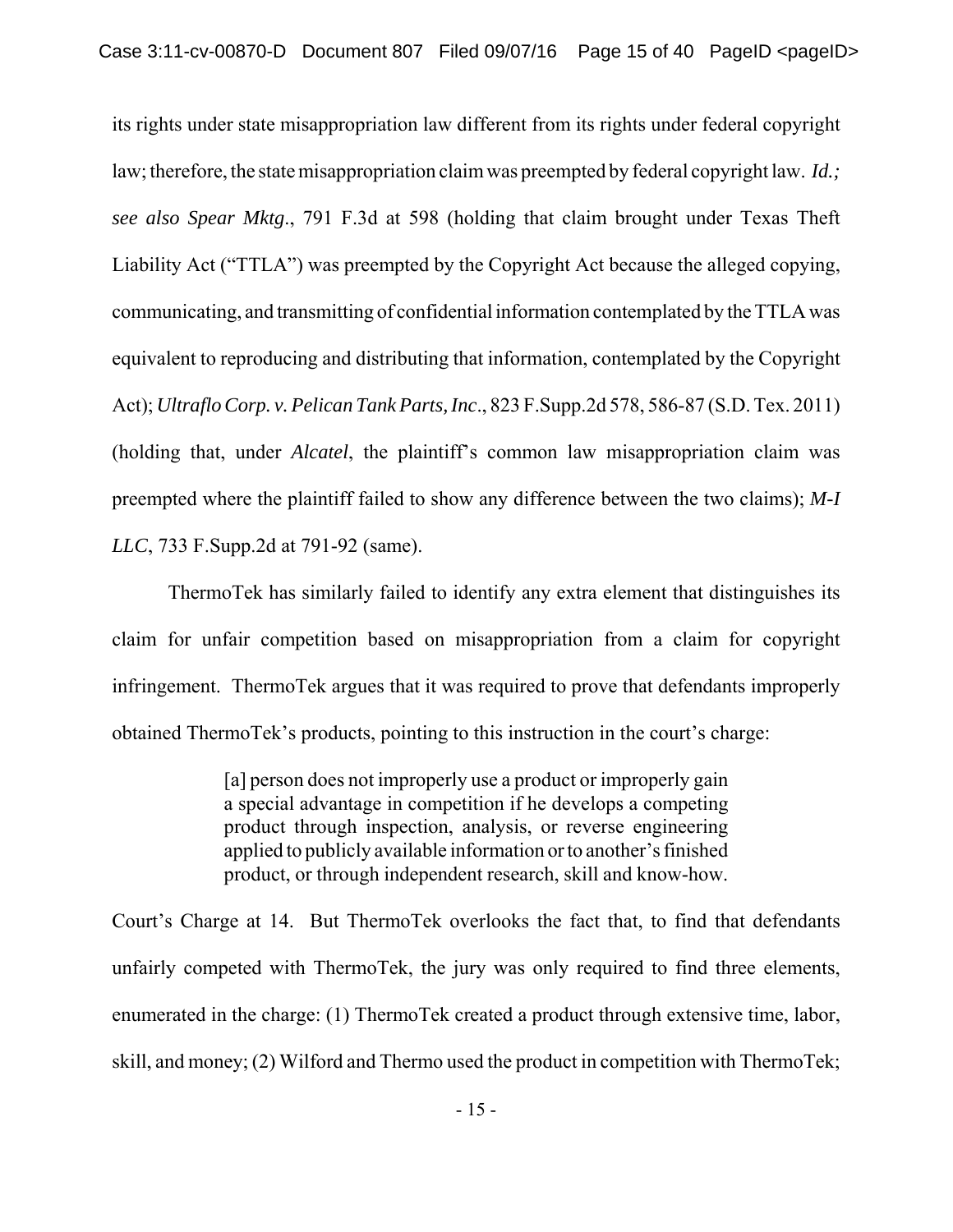and (3) ThermoTek was injured as a result. The jury was not required to find that Wilford and Thermo wrongfully obtained ThermoTek's information; put differently, the jury was not required to decide any "extra element" above and beyond the reproduction, use, or distribution of ThermoTek's products and information.

ThermoTek appears to confuse its claim for unfair competition through common law misappropriation with a different claim: unfair competition through trade secret misappropriation.<sup>5</sup> Trade secret misappropriation is not necessarily preempted by federal copyright law because it "requires either a breach of confidential relationship or discovery by improper means." *M-I LLC*, 733 F.Supp.2d at 785. This extra element, which is not required for a misappropriation claim, renders a trade secret claim "qualitatively different than the conduct regulated by copyright law." *Id.* Although ThermoTek cites a number of cases analyzing claims for trade secret misappropriation, ThermoTek's claim is for common law misappropriation, which is not qualitatively different from copyright infringement.

Accordingly, the court holds that, to the extent ThermoTek's claim is based on manuals, reports, billing information, and other forms of authorship fixed in a tangible medium of expression, the claim is preempted.

<sup>&</sup>lt;sup>5</sup>ThermoTek originally asserted a trade secret misappropriation claim, but at an early stage of the litigation it moved to voluntarily dismiss that claim, or, alternatively, for leave to file an amended complaint that omitted the claim. *See Orthoflex, Inc. v. ThermoTek, Inc.*, 2011 WL 4398279, at \*2 (N.D. Tex. Sept. 21, 2011) (Fitzwater, C.J.) (granting ThermoTek's alternative motion for leave to amend for purposes of omitting claim for misappropriation of trade secrets).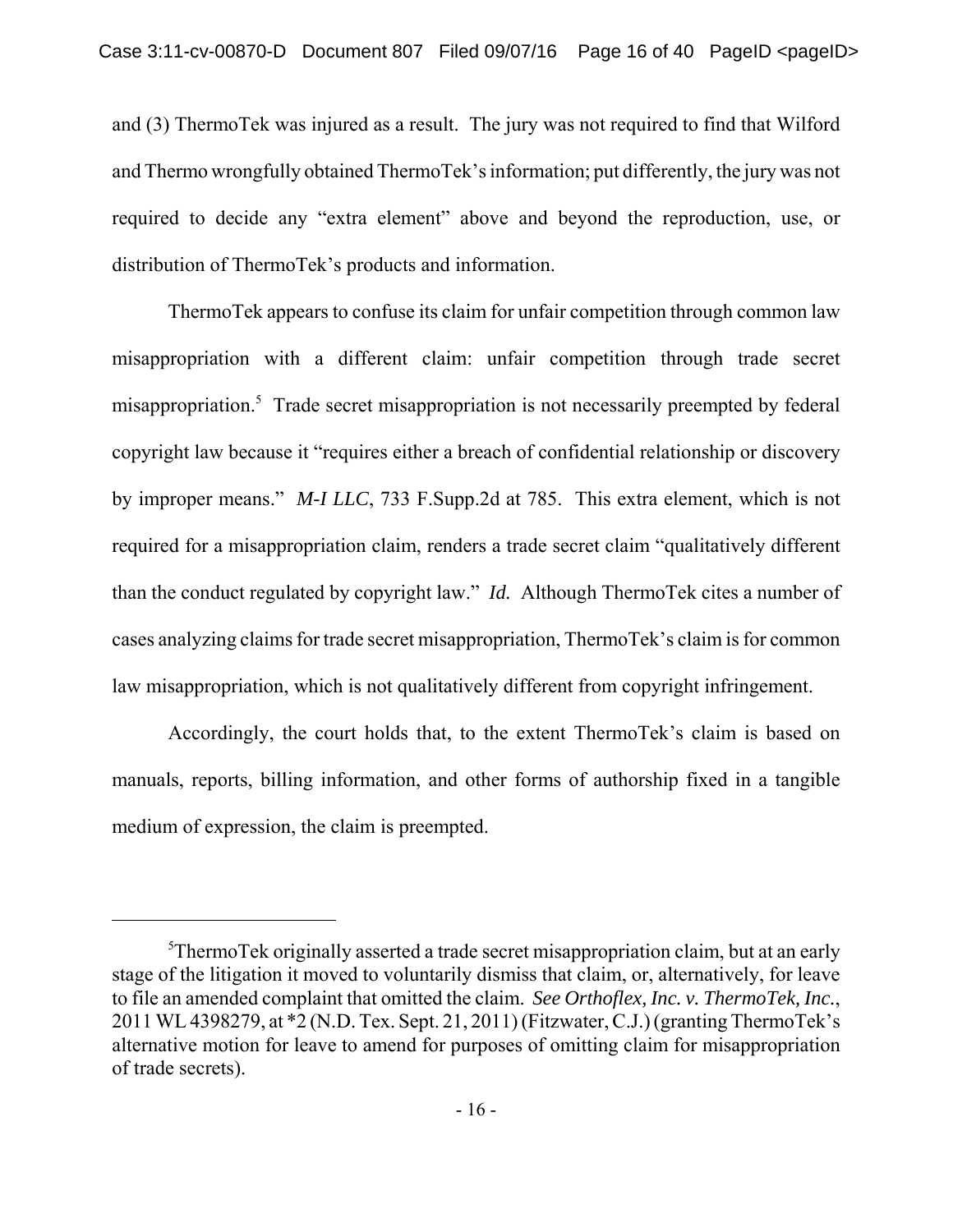### V

The court next decides whether ThermoTek's claim for unfair competition through common law misappropriation is preempted by federal patent law.

## A

Defendants maintain that the allegedly misappropriated ThermoTek products—the VascuTherm machine and wraps—are within the subject matter governed by federal patent law. According to defendants, ThermoTek has sought patent protection for its VascuTherm units and wraps. Defendants posit that federal patent law preempts state law to the extent state law is used to protect functional aspects of any product, including patented products, unpatented products, and unpatentable products.

ThermoTek appears to concede that the VascuTherm units and wraps are within the scope of federal patent law, *see* P. 1/15/16 Mot. J. Matter of Law Resp. Br. at 15-16, but it argues that patent law does not preempt its claim for unfair competition through common law misappropriation because the claim serves a different purpose from a patent infringement claim. According to ThermoTek, its unfair competition claim does not impede the public use of an otherwise unprotected design; therefore, the claim is not preempted by patent law.

### B

"[W]hen an article is unprotected by a patent or a copyright, state law may not forbid others to copy that article." *Compco Corp. v. Day-Brite Lighting, Inc.*, 376 U.S. 234, 237 (1964) (citing *Sears, Roebuck & Co. v. Stiffel Co*., 376 U.S. 225 (1964)). In other words, a state-law claim that forbids copying an article that is within the scope of patent law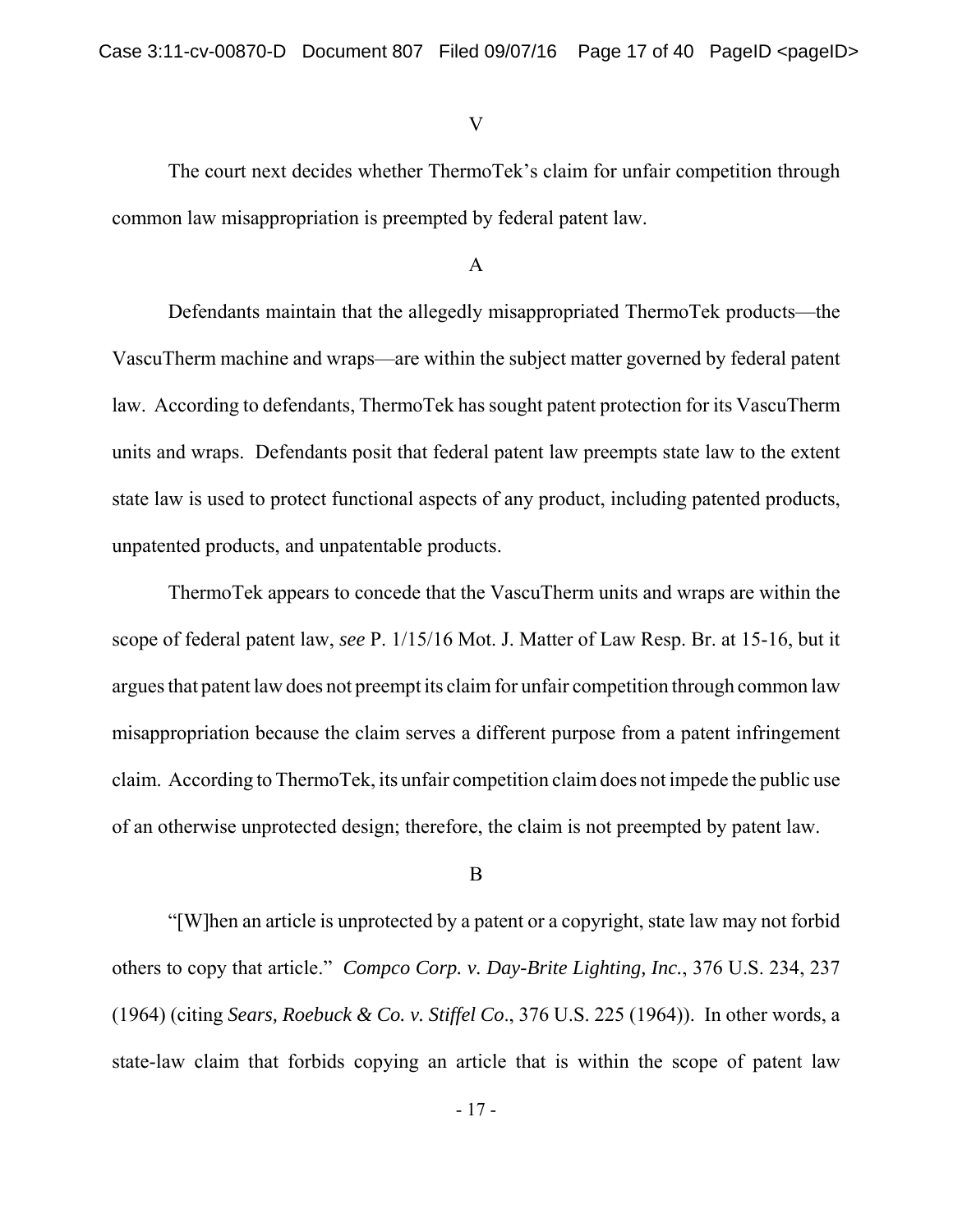impermissibly interferes with federal policy of "allowing free access to copy whatever the federal patent and copyright laws leave in the public domain." *Id.*

Federal patent law preempts state law to the extent state law is used to protect functional aspects of a product; state misappropriation claims can only go as far as to protect nonfunctional aspects of a product. *See Bonito Boats, Inc. v. Thunder Craft Boats, Inc*., 489 U.S. 141, 151-52 (1989) (explaining that federal patent laws must determine not only what is protected, but what is free for all to use, and reconfirming decisions making clear that state regulation of intellectual property must yield where it clashes with the balance struck by Congress via the patent system); *Astoria Indus. of Iowa v. Brand FX Body Co*., 2010 WL 1433404, at \*8 (Tex. App. 2010, pet. denied) (mem. op.) (noting that state unfair competition laws are not preempted unless they conflict with federal patent law by protecting "functional aspects" of a product).

ThermoTek's claim for unfair competition through common law misappropriation is based in part on Wilford and Thermo's misappropriation of the VascuTherm units and wraps. ThermoTek does not argue that any part of the VascuTherm units and wraps is nonfunctional; in fact, it appears to concede that its products are functional and within the scope of patent law. Because ThermoTek seeks to protect functional aspects of its VascuTherm units and wraps by asserting an unfair competition claim, the claim is preempted by patent law.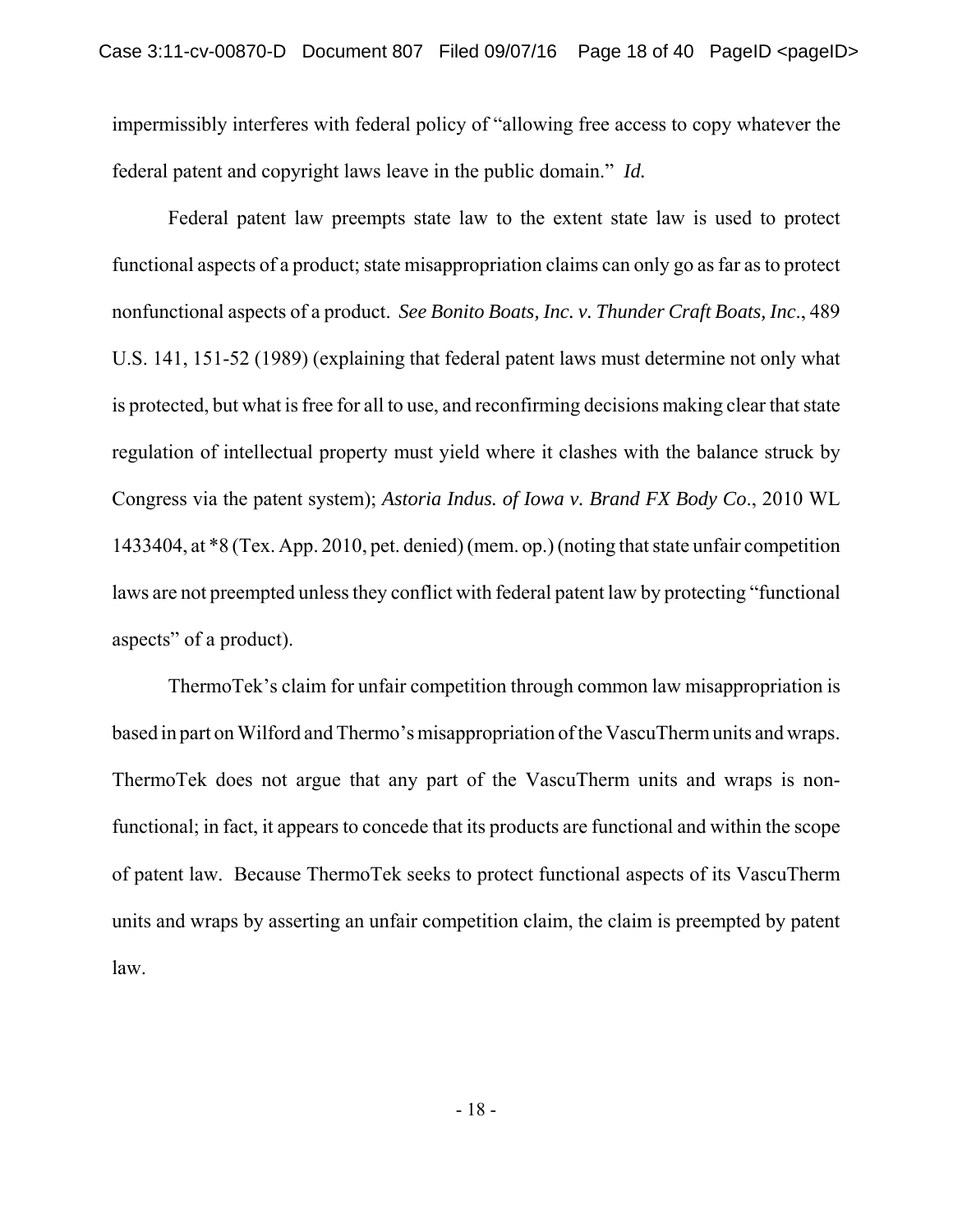### VI

Having held that ThermoTek's unfair competition claim is entirely preempted by federal copyright and patent law, the court next decides the appropriate relief.

ThermoTek contends that, if its unfair competition claim is preempted, the court should convert the claim into one for copyright infringement and adjudicate that claim on the merits. ThermoTek cites *Spear Marketing*, 791 F.3d at 598 n.62, in which the Fifth Circuit noted that it was undecided whether a preempted claim should be dismissed or converted into the corresponding federal claim. ThermoTek also maintains that, because defendants did not plead preemption as an affirmative defense, ThermoTek has been effectively precluded from amending its complaint to assert a claim for copyright infringement.

Defendants—also relying on *Spear Marketing*—respond that if ThermoTek's unfair competition claim is preempted, the court should dismiss it. They maintain that ThermoTek had notice more than two years before trial that defendants were asserting a preemption defense, yet did not seek leave to allege a claim for copyright or patent infringement.

In *Spear Marketing* the Fifth Circuit recognized that, while most district courts hold that complete preemption results in dismissal of the state-law claim, they typically allow parties to replead and assert the federal-law claims. *Id*. at 598 n.62. The panel also noted that, in that case, the plaintiff could not assert a plausible claim for copyright infringement. The court holds in this case that, once ThermoTek became aware that defendants were relying on preemption, it had ample opportunity (two years) to seek leave to plead claims for copyright and/or patent infringement, and it had ample opportunity at trial to request that the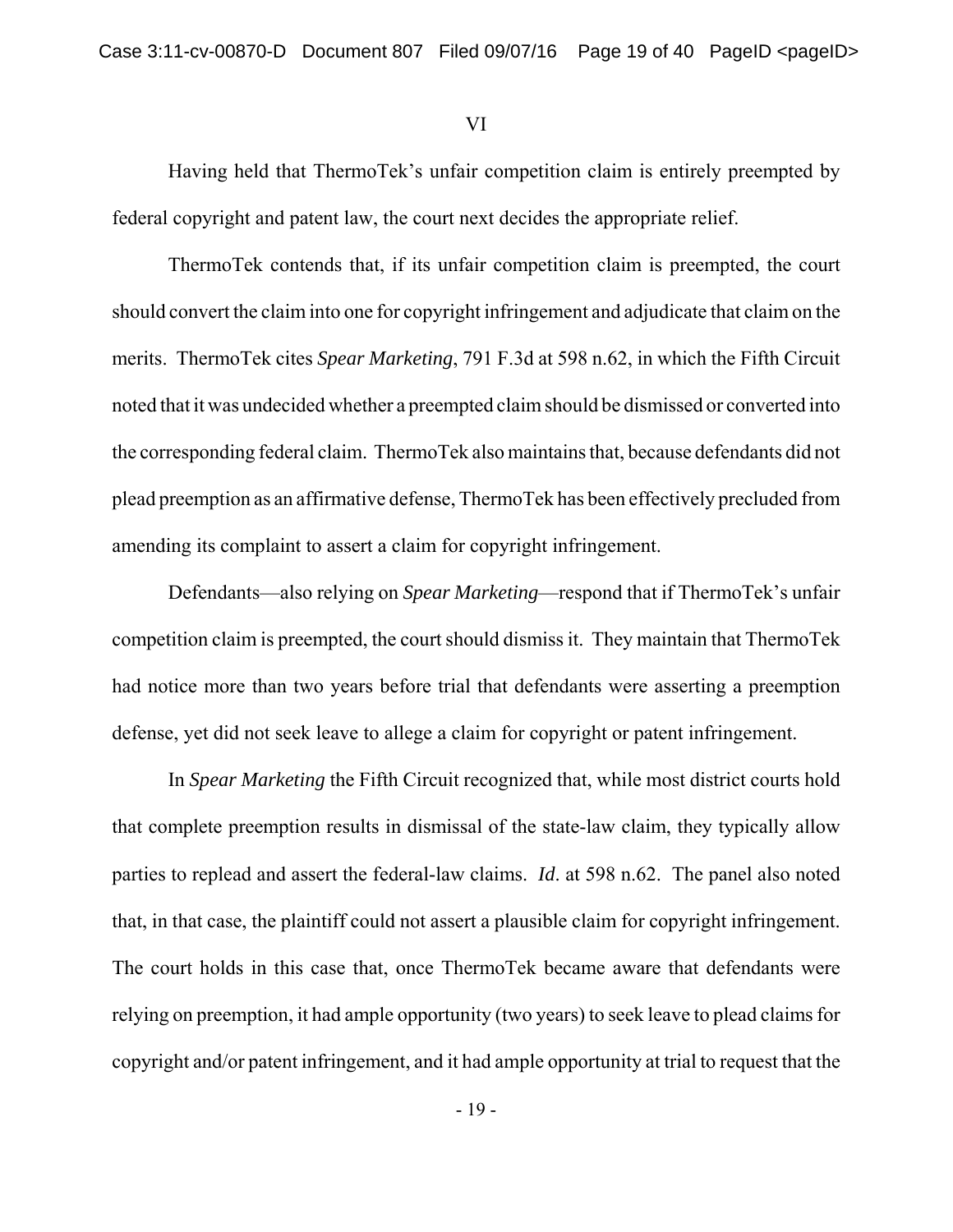court submit these claims to the jury as alternative claims. Accordingly, the court dismisses ThermoTek's claim for unfair competition through common law misappropriation without permitting ThermoTek to replead, or converting the corresponding state-law claim into federal-law claims for copyright and/or patent infringement.

## VII

Even if ThermoTek's unfair competition claim were not preempted by federal law, the jury's award of damages for this claim is not supported by legally sufficient evidence.

#### A

The jury found that Wilford and Thermo unfairly competed with ThermoTek, and it awarded damages in the sum of \$4 million for lost profits as measured by infringing unit sales and \$2 million for lost profits as measured by infringing wrap sales. The jury did not award damages for lost profits from wrap sales, from unit sales, from additional expenses from unit repairs, from additional engineering costs, or from additional evaluation and tooling costs.

ThermoTek offered the expert testimony of Karl Weisheit ("Weisheit") in support of its damages claims. Weisheit testified that ThermoTek suffered lost profits in the amount of \$36,534,525.00 due to "infringing unit sales" and \$3,990,999.00 due to "infringing wrap sales." Trial Tr. 8:95-96; Ds. 12/18/15 Mot. J. Matter of Law App. 1270. Weisheit used the description "infringing" to refer to the Orthoflex companies' sales of VascuTherm and Recovery+ units and wraps to third parties that resulted from the wrongful use of ThermoTek's information.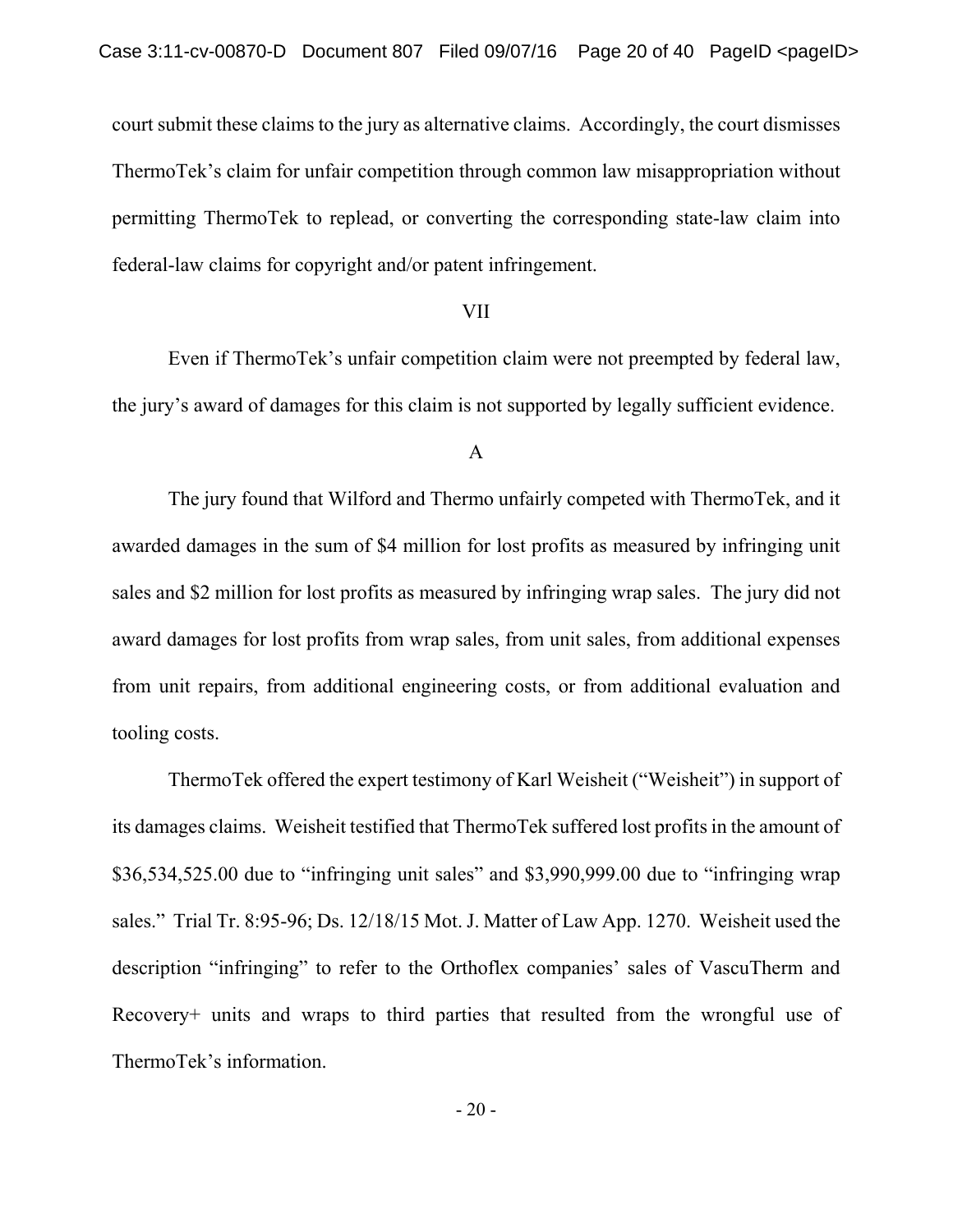Weisheit calculated the lost profits due to lost unit sales by first combining the unit sales<sup>6</sup> made by Wabash Medical, WMI, and Integrated Orthopedics (i.e., Orthoflex) from 2011 through 2015, for a total of \$85,241,543.00 in unit sales. Trial Tr. 8:102-108; Ds. 12/18/15 Mot. J. Matter of Law App. 1262. Weisheit then multiplied the total sales by 42.86%—ThermoTek's gross profit margin for VascuTherm units—for a gross profit of \$36,534,525.00. Trial Tr. 8:103-104; Ds. 12/18/15 Mot. J. Matter of Law App. App. 1268. Weisheit applied ThermoTek's gross profit margin, instead of the profit margins of Wabash Medical, WMI, and Integrated Orthopedics, to derive the value of ThermoTek's proprietary information to ThermoTek. According to Weisheit, these "lost profit" amounts estimated the loss of value that ThermoTek sustained from defendants' use of ThermoTek's proprietary information.

Similarly, Weisheit calculated the lost profits due to lost wrap sales by first combining the wrap sales<sup>7</sup> made by Wabash Medical, WMI, and Integrated Orthopedics from  $2010^8$ through 2015, for a total of \$7,213,084.00. Trial Tr. 8:111-112; Ds. 12/18/15 Mot. J. Matter

<sup>6</sup> Weisheit combined unit sales for accounts numbered 4000 and 4060, which Wilford identified as accounts containing unit sales. Weisheit identified account number 4000 as "Sales – Other" and account number 4060 as "Rental of Equipment – Other." Ds. 12/18/15 Mot. J. Matter of Law App. 1262.

<sup>&</sup>lt;sup>7</sup>Weisheit combined the sales for accounts numbered 4017 and 4022, which correspond to accounts for "VascuTherm Pad," "VascuTherm Pad Sales," "New Wrap Sales," and "VascuTherm/DVT Pad." Ds. 12/18/15 Mot. J. Matter of Law App. 1264.

<sup>&</sup>lt;sup>8</sup>Weisheit did not explain at trial or in his report why he considered VascuTherm unit sales from 2011 to 2015, but considered VascuTherm wrap sales from 2010 to 2015. He also did not explain why he used a five-year period to measure the value of ThermoTek's proprietary information to ThermoTek.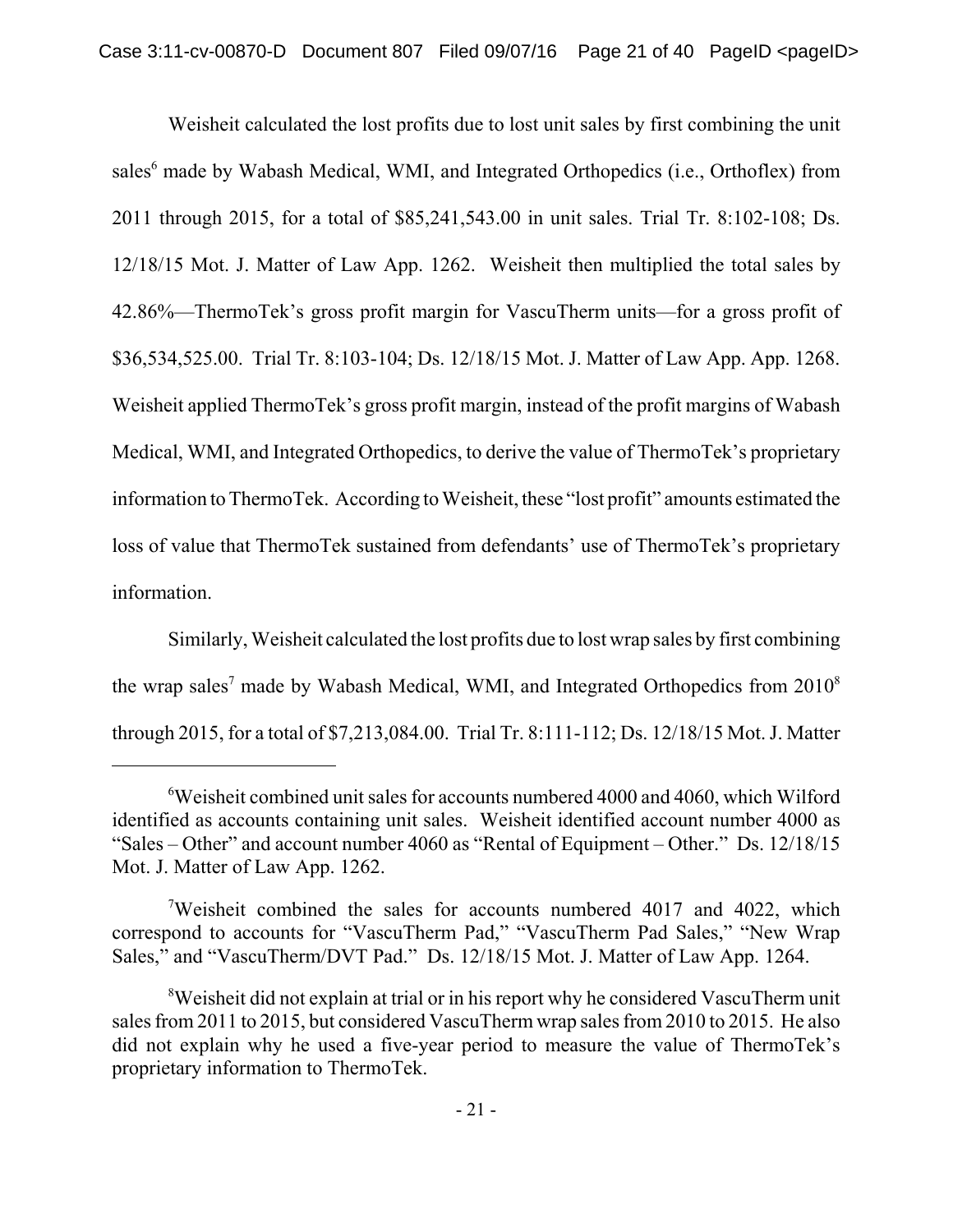of Law App. 1264. Weisheit then multiplied the total wrap sales by 55.33%—ThermoTek's gross profit margin for VascuTherm wrap sales—for a gross profit of \$3,990,999.00. Ds. 12/18/15 Mot. J. Matter of Law App. 1264, 1270. Weisheit applied ThermoTek's gross profit margin, instead of the profit margins of Wabash Medical, WMI, and Integrated Orthopedics, to estimate the value of ThermoTek's proprietary information to ThermoTek.

On cross-examination, Weisheit admitted that his opinion "compared apples and oranges" because he applied ThermoTek's gross profit margin to the gross sales of the Orthoflex companies. Trial Tr. 8:164-165. In his expert report, Weisheit acknowledged that the Orthoflex companies' profit margins, which ranged from 7% to 35%—not ThermoTek's profit margin—should be applied to the gross sales to determine lost profits. Ds. 12/18/15 Mot. J. Matter of Law App. 1104. But Weisheit used ThermoTek's gross profit margin because (1) he needed to use a variable profit margin; (2) the precise profit margins of the Orthoflex companies were unclear; and (3) the Orthoflex companies' profit margins of 7% to 35% "appear[ed] to be low when compared to ThermoTek's profit margin" of approximately 43% to 55%. Trial Tr. 8:166; Ds. 12/18/15 Mot. J. Matter of Law App. 1104. Despite this acknowledged difference in profit margins—ThermoTek's ranging between 42.86% and 55.33%, and the Orthoflex companies' ranging between 7% and 35%—Weisheit assumed in formulating his opinions that "ThermoTek's gross profit percentages on wrap and unit sales reasonably approximate those of the Wilford Companies." Ds. 12/18/15 Mot. J. Matter of Law App. 1105. Weisheit also acknowledged that the Orthoflex companies rent the VascuTherm units to multiple patients, so it is difficult to determine an appropriate profit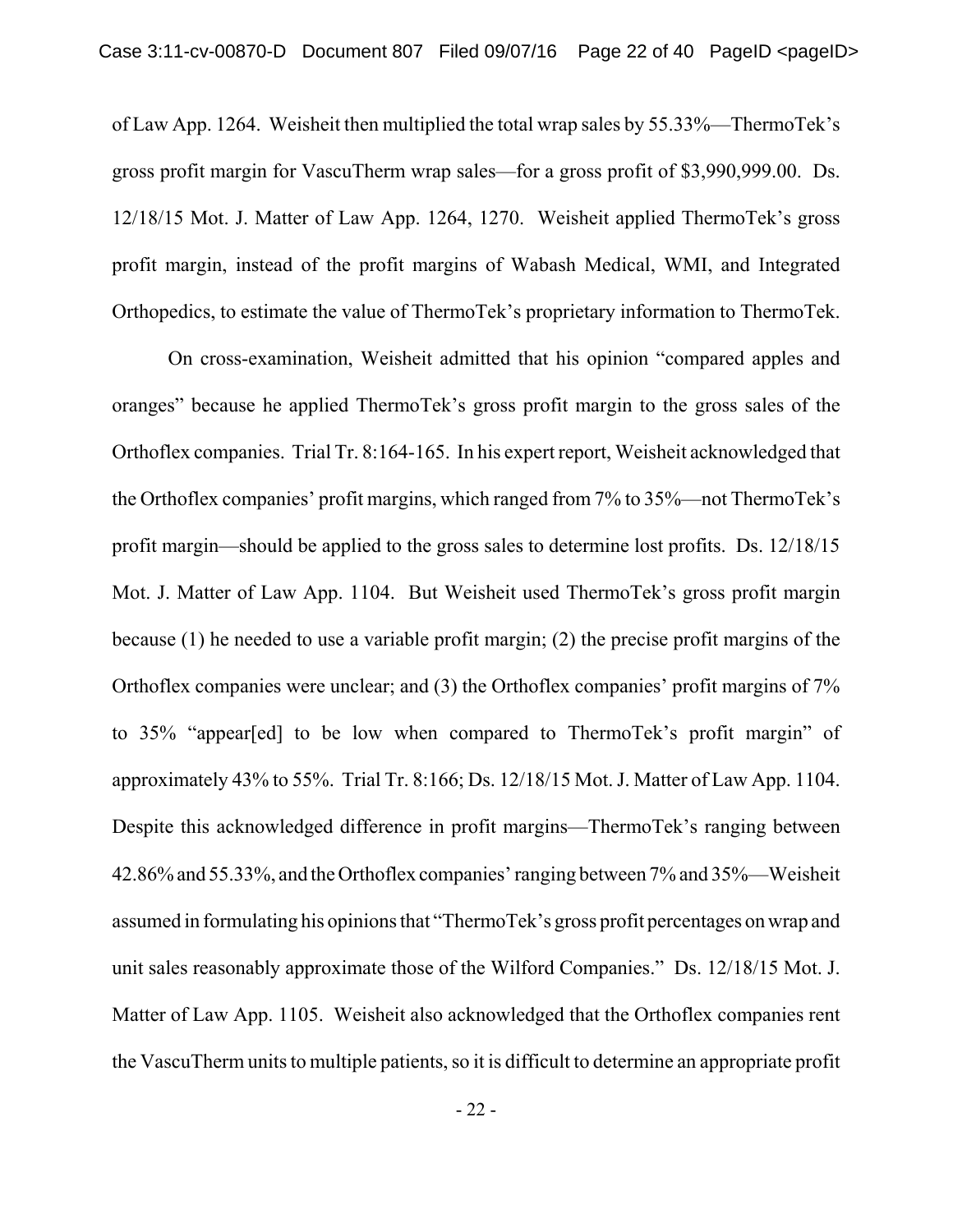margin. Ds. 12/18/15 Mot. J. Matter of Law App. 1104. Accordingly, Weisheit applied ThermoTek's higher gross profit margin to the Orthoflex companies' gross sales.

### B

Defendants contend that the evidence is legally insufficient to support any award of lost profits for ThermoTek's unfair competition claim. They maintain that ThermoTek pleaded, sought, and introduced evidence of disgorgement damages, which are not available under Texas law for unfair competition; there is no evidence of the value of the "head start" defendants enjoyed by using ThermoTek's product; ThermoTek improperly used the Orthoflex companies' profits as a "yardstick" for ThermoTek's lost profits, even though the businesses are not sufficiently comparable; ThermoTek improperly applied its own gross profit margin to the Orthoflex companies' gross sales; and there is no evidence of net lost profits, as required by Texas law.

ThermoTek responds that no law prohibits it from measuring the value of its information by defendants' lost profits; Weisheit properly applied ThermoTek's gross profit margin, instead of the Orthoflex companies', because defendants did not provide information from which he could calculate the Orthoflex companies' gross profit margin and because ThermoTek's gross profit margin provides the value of the information to ThermoTek; Weisheit's use of a gross profit margin accounted for variable expenses; and defendants bore the burden of proving any additional expense that should be deducted to calculate net lost profits.

Defendants reply that it was ThermoTek's burden to prove net lost profits, and it did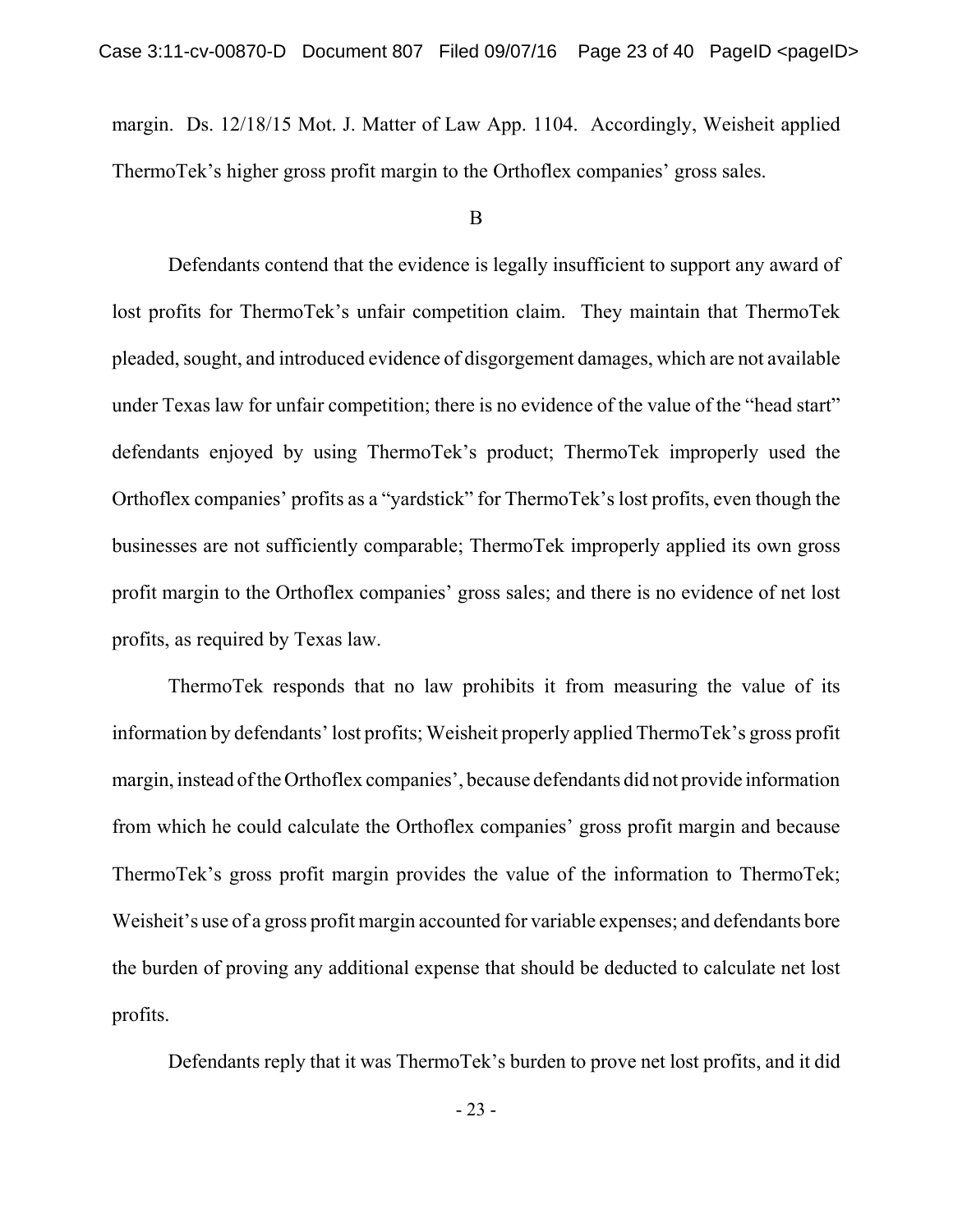not; and ThermoTek did not explain how the Orthoflex companies' profits can serve as a yardstick for ThermoTek's profits or why ThermoTek cannot use its own profits as evidence of the value of ThermoTek's information.

C

As a threshold matter, the parties disagree on the proper measure of damages for ThermoTek's unfair competition claim.

Defendants contend that, under Texas law, a plaintiff asserting common law misappropriation is entitled to damages associated with the development of the misappropriated product, often called the "head start" period of damages. Ds. 12/18/15 Mot. J. Matter of Law Br. at 28. Defendants cite *Dresser-Rand Co. v. Virtual Automation Inc.*, 361 F.3d 831, 842 (5th Cir. 2004), in which the Fifth Circuit affirmed a jury award of development costs as damages for the defendant's fraud and common law misappropriation.<sup>9</sup> Defendants also rely on *Alcatel*, in which the Fifth Circuit explained that common law misappropriation protects the labor, or "sweat equity," that the plaintiff invested in creating the product. *Alcatel*, 166 F.3d at 788. Although ThermoTek acknowledges that its development costs are a proper measure of damages for unfair competition, it posits that it is not limited to such damages under Texas law. ThermoTek maintains that it can seek the value of the misappropriated information to defendants, which can be measured by

<sup>&</sup>lt;sup>9</sup>The *Dresser-Rand* panel did not decide the appropriate measure of damages for a common law misappropriation claim.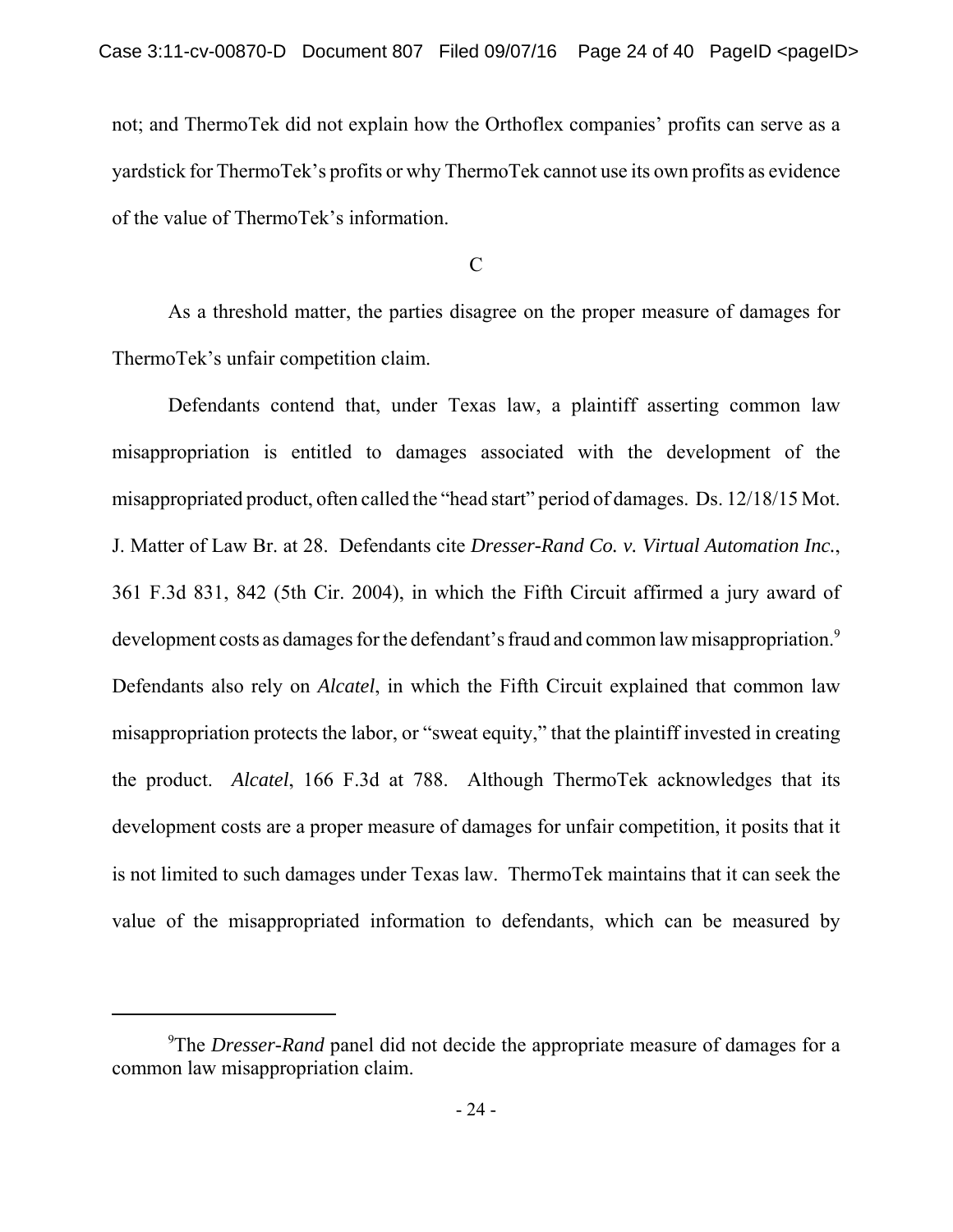defendants' actual profits attributable to the misappropriation.<sup>10</sup> ThermoTek also contends, however, that it seeks the value of ThermoTek's information *to Thermotek*, *see, e.g.,* P. 1/15/16 Mot. J. Matter of Law Resp. Br. at 28; Trial Tr. 8:107-108, and that it seeks damages in the amount of defendants' profits as a surrogate for ThermoTek's lost profits, which it did not suffer, *see* P. 1/15/16 Mot. J. Matter of Law Resp. Br. at 28 ("However, in most cases, like here, the defendant has utilized the information to its advantage with no obvious effect on the plaintiff save for the relative differences in their subsequent competitive positions.").

The court need not decide what is the proper measure of damages for common law misappropriation. Even assuming *arguendo* that ThermoTek sought and proved the correct measure of damages, the court holds, for the reasons that follow, that the evidence is legally insufficient to support the jury's award of lost profits for ThermoTek's unfair competition claim.

## D

## 1

To recover lost profits under Texas law, "'the amount of the loss must be shown by competent evidence with reasonable certainty.'" *Tex. Instruments, Inc. v. Teletron Energy Mgmt., Inc*., 877 S.W.2d 276, 279 (Tex.1994) (quoting *Sw. Battery Corp. v. Owen,* 131 Tex. 423, 115 S.W.2d 1097, 1098-99 (1938)). "Recovery for lost profits does not require that the

<sup>10</sup>ThermoTek relies on *University Computing Co. v. Lykes-Youngstown Corp.*, 504 F.2d 518, 535 (5th Cir. 1974), in which the Fifth Circuit decided the measure of damages for trade secret misappropriation. This case is inapposite, however, because the panel did not decide the proper measure of damages for common law misappropriation.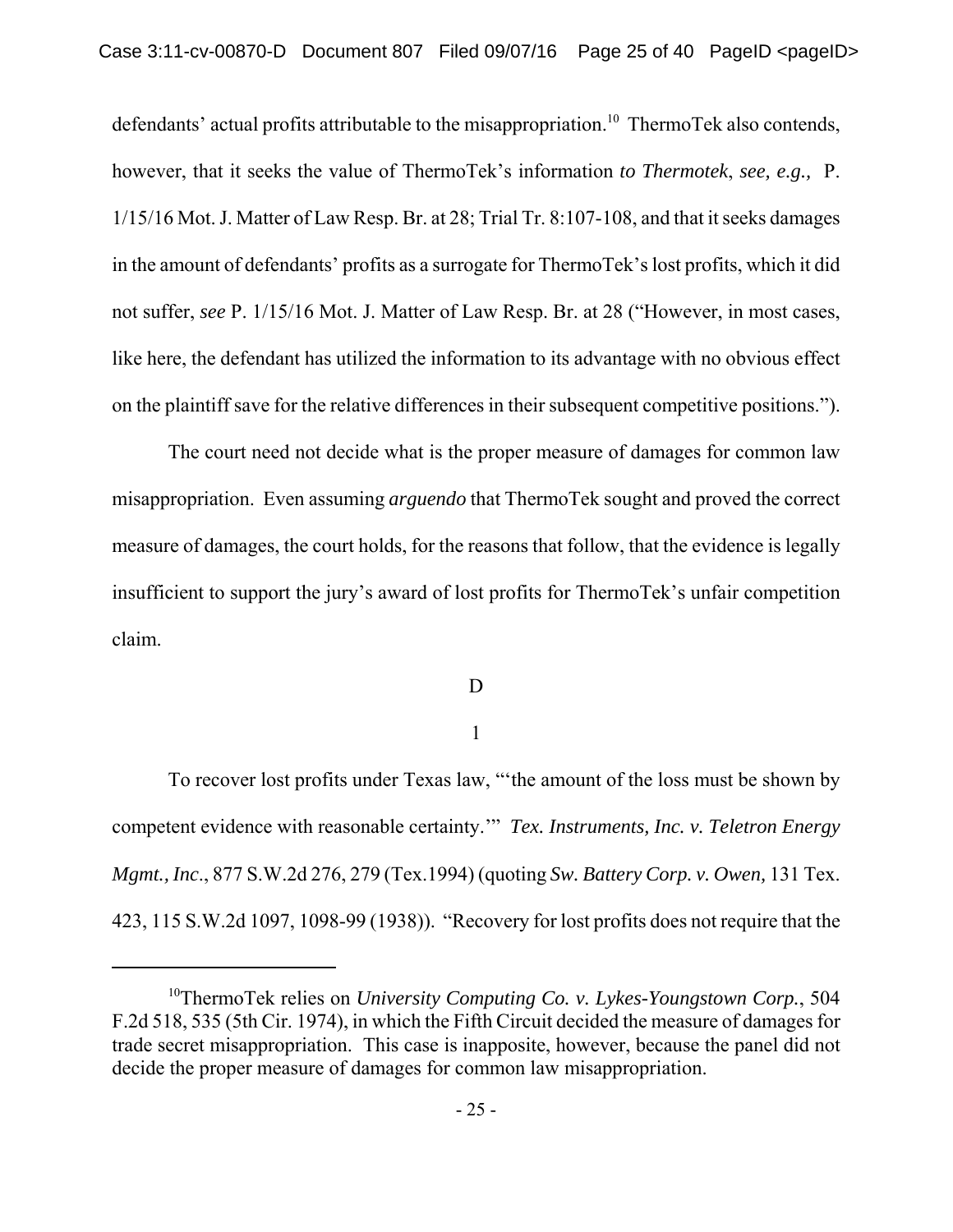loss be susceptible of exact calculation." *Hiller v. Mfrs. Prod. Research Grp. of N. Am., Inc.*, 59 F.3d 1514, 1521 (5th Cir. 1995) (quoting *Holt Atherton Indus., Inc., v. Heine*, 835 S.W.2d 80, 84 (Tex. 1992)). Nevertheless, "[a]s a minimum, opinions or estimates of lost profits must be based on objective facts, figures, or data from which the amount of lost profits can be ascertained." *Id*.

"Lost profits are damages for the loss of net income to a business," and a calculation of lost profits damages must be "based on net profits, not gross revenue or gross profits." *Hunter Bldgs. & Mfg., L.P. v. MBI Glob. L.L.C.*, 436 S.W.3d 9, 18 (Tex. App. 2014, pet. denied) (quoting *Miga v. Jensen*, 96 S.W.3d 207, 213 (Tex. 2002)). "'Net profits' are defined as 'what remains in the conduct of business after deducting from its total receipts all of the expenses incurred in carrying on the business." *Atlas Copco Tools, Inc. v. Air Power Tool & Hoist, Inc*., 131 S.W.3d 203, 209 (Tex. App. 2004, pet. denied) (quoting *Turner v. PV Int'l*, 765 S.W.2d 455, 456 (Tex. App. 1988, pet. denied)).

2

Defendants argue that, even if ThermoTek's lost profits are an appropriate measure of damages for the unfair competition claim, defendants' lost profits cannot be used as a "yardstick" for ThermoTek's lost profits.

Texas law recognizes two methods of proving lost profits: (1) the before-and-after method, and (2) the yardstick method. *Lehrman v. Gulf Oil Corp.*, 500 F.2d 659, 667 (5th Cir. 1974). Under the before-and-after method, the plaintiff compares its profits before and after the wrongful conduct. *Id.* Under the yardstick method, the plaintiff's lost profits are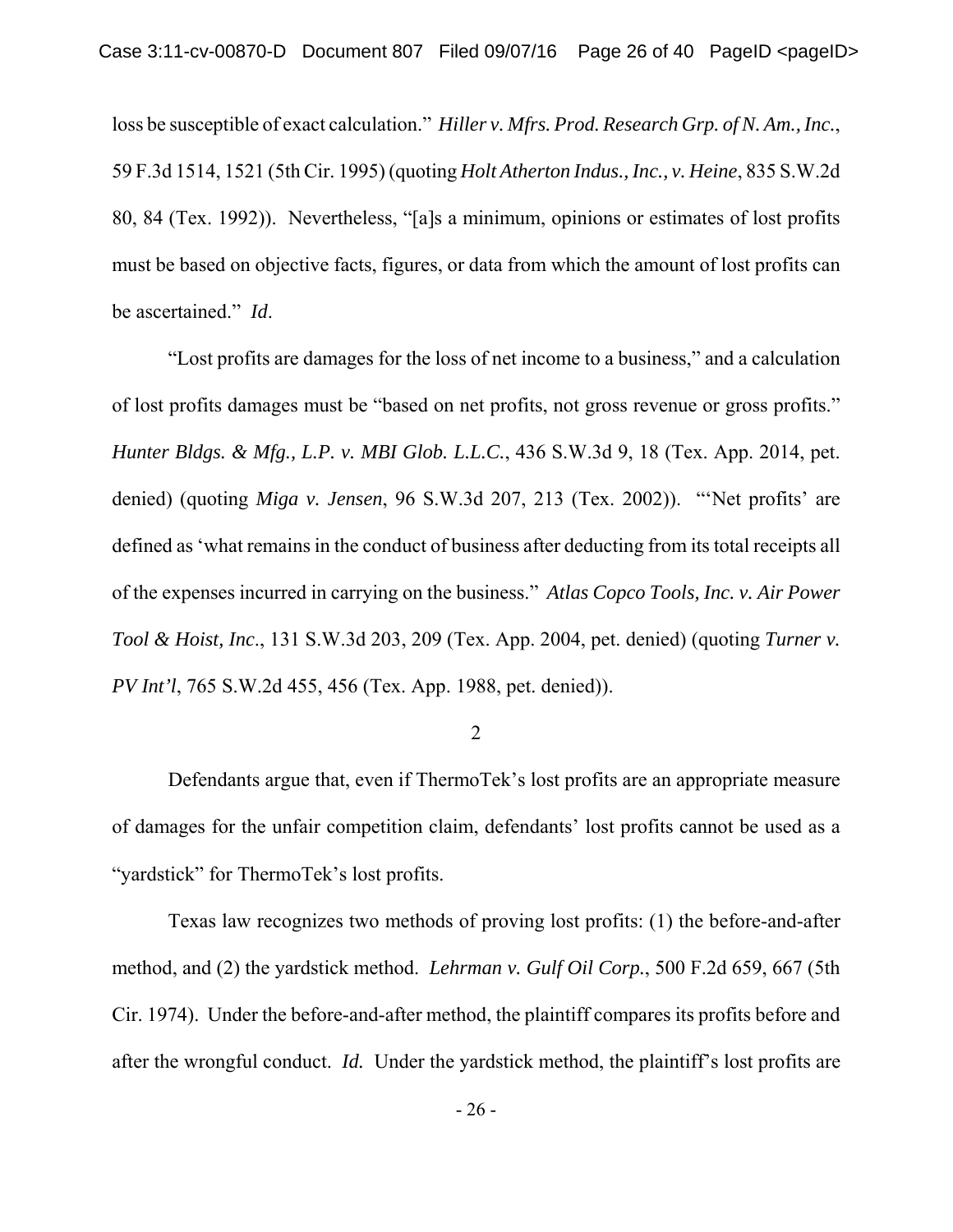estimated by studying the profits of business operations that are closely comparable to the plaintiff's operations. *Id.* Texas courts have approved the yardstick method for calculating lost profits where the plaintiff's business is relatively new and thus has insufficient historical profits from which to employ the before-and-after method. *Id.*; *see also DaimlerChrysler Motors Co. v. Manuel*, 362 S.W.3d 160, 190-91 (Tex. App. 2012, no pet.) (holding that plaintiff appropriately relied on yardstick method where plaintiff's business was new and plaintiff relied upon profits of closely comparable businesses that were also owned and operated by plaintiff).

The yardstick method requires that the businesses used as a standard for plaintiff's business be "as nearly identical to the plaintiff's [business] as possible." *Lehrman*, 500 F.2d at 667. In at least two cases, the Fifth Circuit has held that the comparison businesses were improper yardsticks because the plaintiffs did not demonstrate that the comparison businesses were reliable benchmarks for the plaintiffs' businesses. *See, e.g., El Aguila Food Prods., Inc. v. Gruma Corp.,* 131 Fed. Appx. 450, 453 (5th Cir. 2005) (where an expert "made no effort to demonstrate the reasonable similarity of the plaintiffs' firms and the businesses whose earnings data he relied on as a benchmark"); *Eleven Line, Inc. v. N. Tex. State Soccer Ass'n*, 213 F.3d 198, 208 (5th Cir. 2000) (where the expert's yardstick was not nearly identical and he offered no evidence of the comparators' geographic location, size, market served, or costs of operation).

It is unclear whether ThermoTek can properly use the yardstick method because it is not a new business and did not establish that it could not calculate its lost profits using the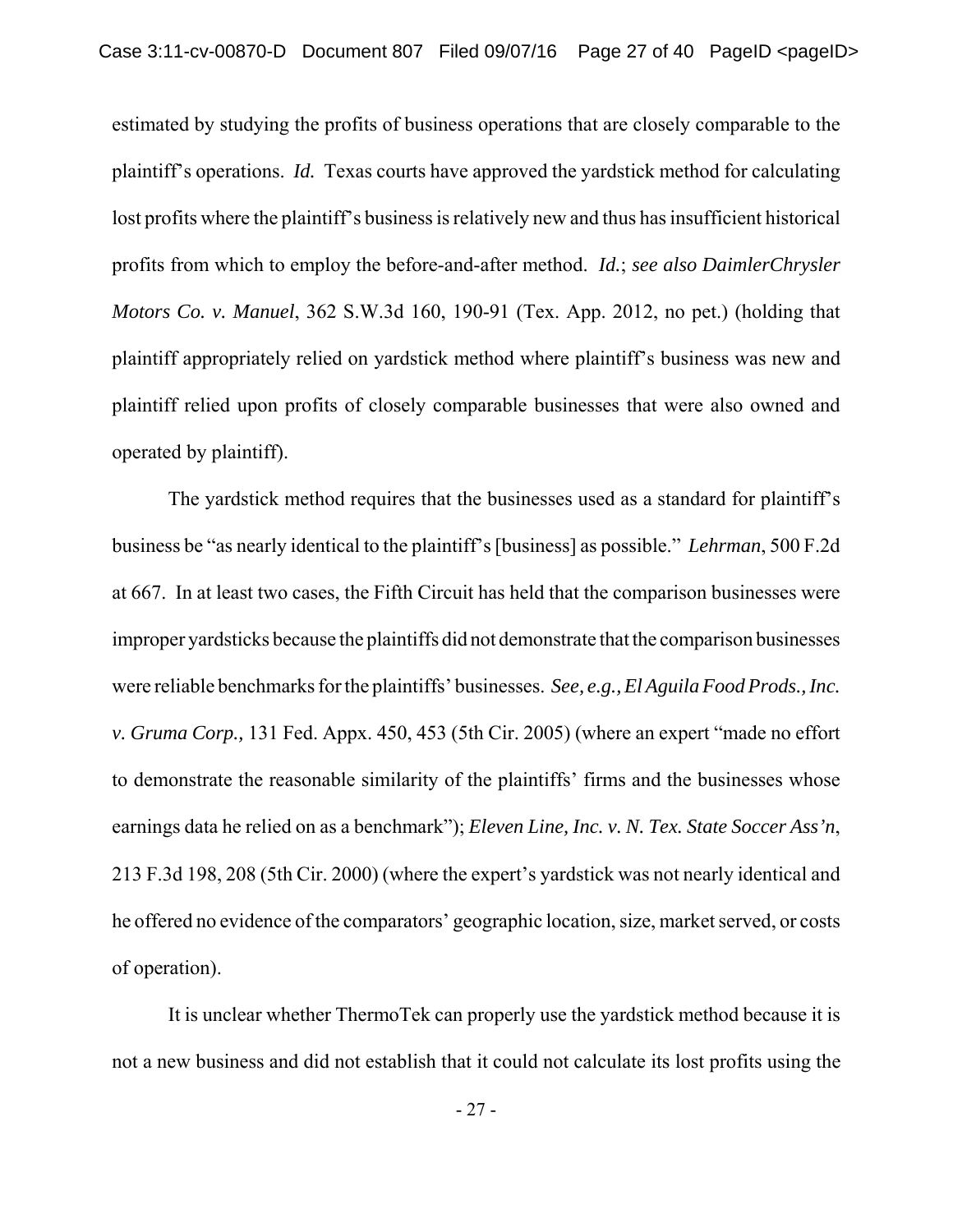before-and-after method. But assuming *arguendo* that ThermoTek can use the yardstick method, it did not present sufficient evidence for a reasonable jury to find that its business is closely comparable to the businesses of Wabash Medical, WMI, and Integrated Orthopedics. ThermoTek manufactures VascuTherm units and wraps and sells them to distributors in exchange for a one-time payment. By contrast, Wabash Medical, WMI, and Integrated Orthopedics distribute durable medical equipment to end users in exchange for recurring rental payments. Weisheit testified that he did not determine whether the Wilford companies were manufacturers or distributors because it was not important to his opinions. ThermoTek did not otherwise adduce any evidence that the Orthoflex companies were sufficiently closely comparable to ThermoTek such that their profits could be used as a yardstick for ThermoTek's profits.

It is also unclear whether the accounts of the Wilford companies that Weisheit analyzed reflect only products that are comparable to ThermoTek's products. For example, Weisheit stated in his expert report that he used accounts 4022 and 4017 as benchmarks for ThermoTek's lost profits from wraps. Wilford testified that account 4022 "contains sales of the possible infringing wraps," and Weisheit stated that "it appears that Account 4017 contains sales of infringing wraps, as the account identifies ThermoTek's VascuTherm system." Ds. 12/18/15 Mot. J. Matter of Law App. 1104. Similarly, Weisheit assumed that all sales in accounts 4000 and 4060 reflected the Wilford companies' unit sales, but he acknowledged that Wilford testified that there may be non-unit sales or rentals in those accounts. ThermoTek did not introduce sufficient evidence for a reasonable jury to find that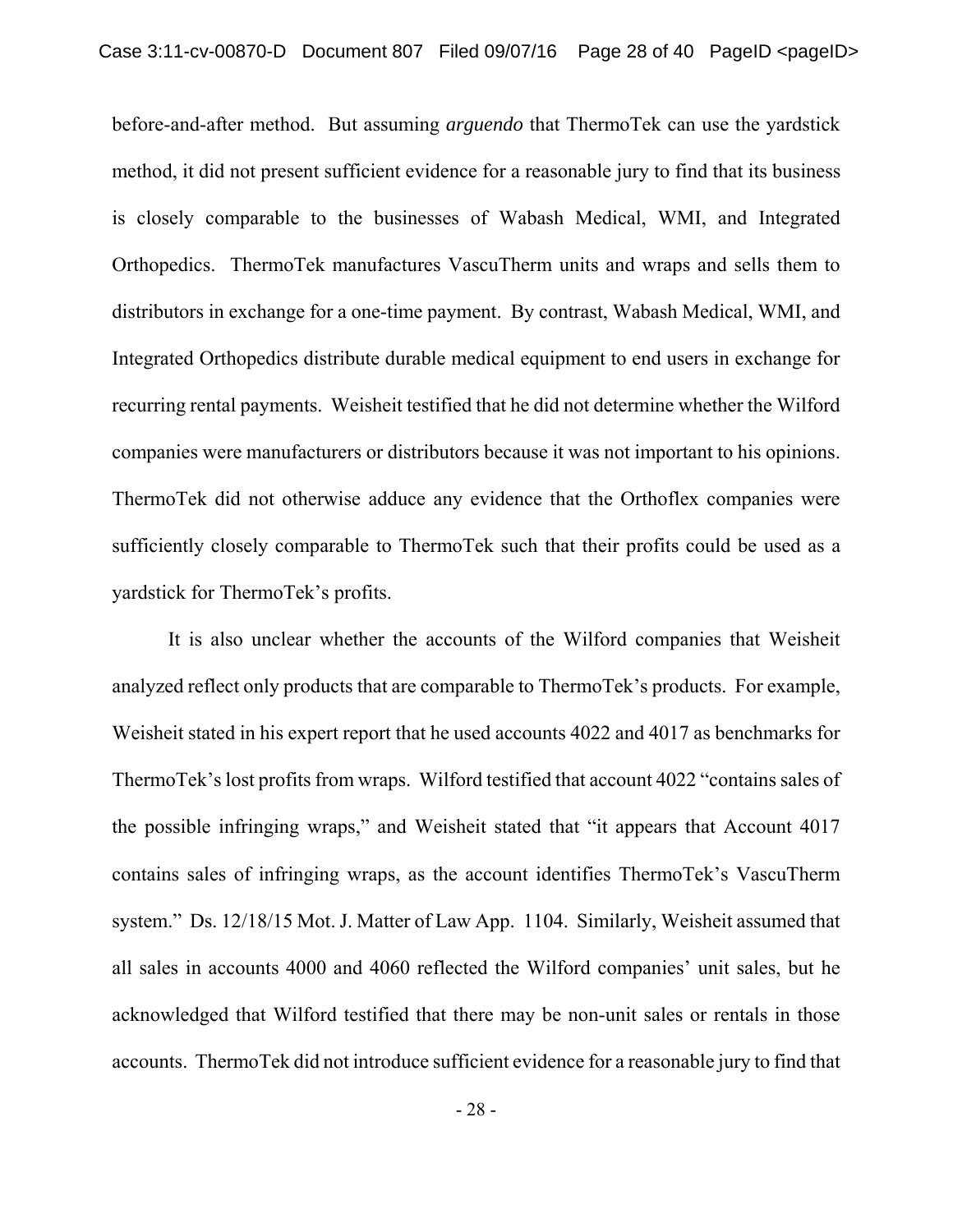the entire sales recorded in these accounts reflected comparable products to the VascuTherm units and wraps.

3

Defendants also maintain that there is no evidence of either defendants' or ThermoTek's lost profits because Weisheit applied ThermoTek's own gross profit margin to the Wilford companies' gross sales.

ThermoTek must prove lost profits by using one method that results in a complete calculation of lost profits. *See Holt Alterton Indus., Inc. v. Heine*, 835 S.W.2d 80, 85-86 (Tex. 1992) (reversing award of lost profits where plaintiffs did not provide evidence supporting one complete calculation of lost profits). For example, in *Fluor Enterprises, Inc. v. Conex International Corp.,* 273 S.W.3d 426, 448 (Tex. App. 2008, pet. denied), the court of appeals reversed a lost profits award where the plaintiff's expert inconsistently applied his lost profits methodology, based his opinion on different aspects of plaintiff's business as it benefited plaintiff to do so, and provided piecemeal computations.

ThermoTek contends that it was entitled to apply its own gross profit margin to the Orthoflex companies' gross sales because defendants did not identify variable profit margins for the Orthoflex companies. ThermoTek's arguments are inconsistent. On the one hand, ThermoTek argues that it properly applied its own gross profit margin because the Orthoflex companies' profit margins were not sufficiently specified and were generally lower than ThermoTek's, and therefore incomparable. On the other hand, Weisheit assumed that ThermoTek's profit margins approximated those of the Orthoflex companies, which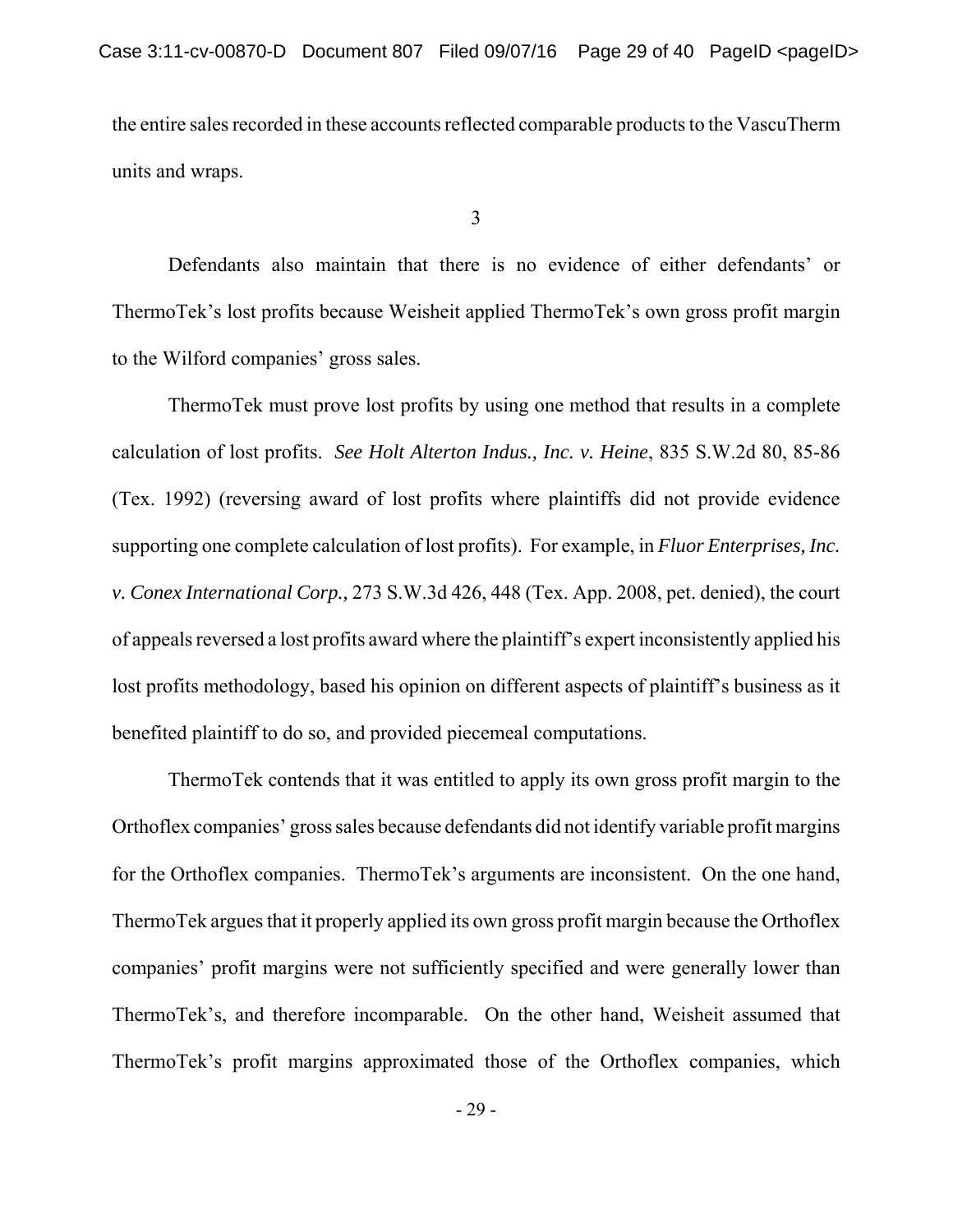necessarily indicates that Weisheit knew the Orthoflex companies' profit margins and that they were comparable. Regardless, ThermoTek did not prove its lost profits with one complete calculation.

ThermoTek maintains that, in awarding damages, the jury could have applied the Orthoflex companies' profit margins of 7% to 35%, instead of ThermoTek's profit margins of approximately 43% and 55%. But ThermoTek argued to the jury that it should apply ThermoTek's gross profit margin, and it offered expert testimony regarding lost profits calculated using those margins. ThermoTek did not introduce any evidence of the Orthoflex companies' profit margins to be applied to any specific product.

4

Defendants also contend that, under Texas law, ThermoTek can only recover net—not gross—lost profits, and that there is no legally sufficient evidence of ThermoTek's net lost profits.

A proper calculation of net lost profits accounts for all expenses incurred in carrying out the plaintiff's business, not just the incremental costs associated with selling the particular product at issue. *See, e.g., Atlas Copco Tools*, 131 S.W.3d at 209 (reversing and rendering take nothing judgment for plaintiff who presented evidence of incremental costs of selling the product at issue but not other business expenses incurred); *Exel Transp. Servs.*, 323 S.W.3d at 234 (reversing and rendering take nothing judgment on lost profits issue where plaintiff did not present evidence of net profits or proof from which jury could calculate lost net profits); *Texaco, Inc. v. Phan*, 137 S.W.3d 763, 772-73 (Tex. App. 2004,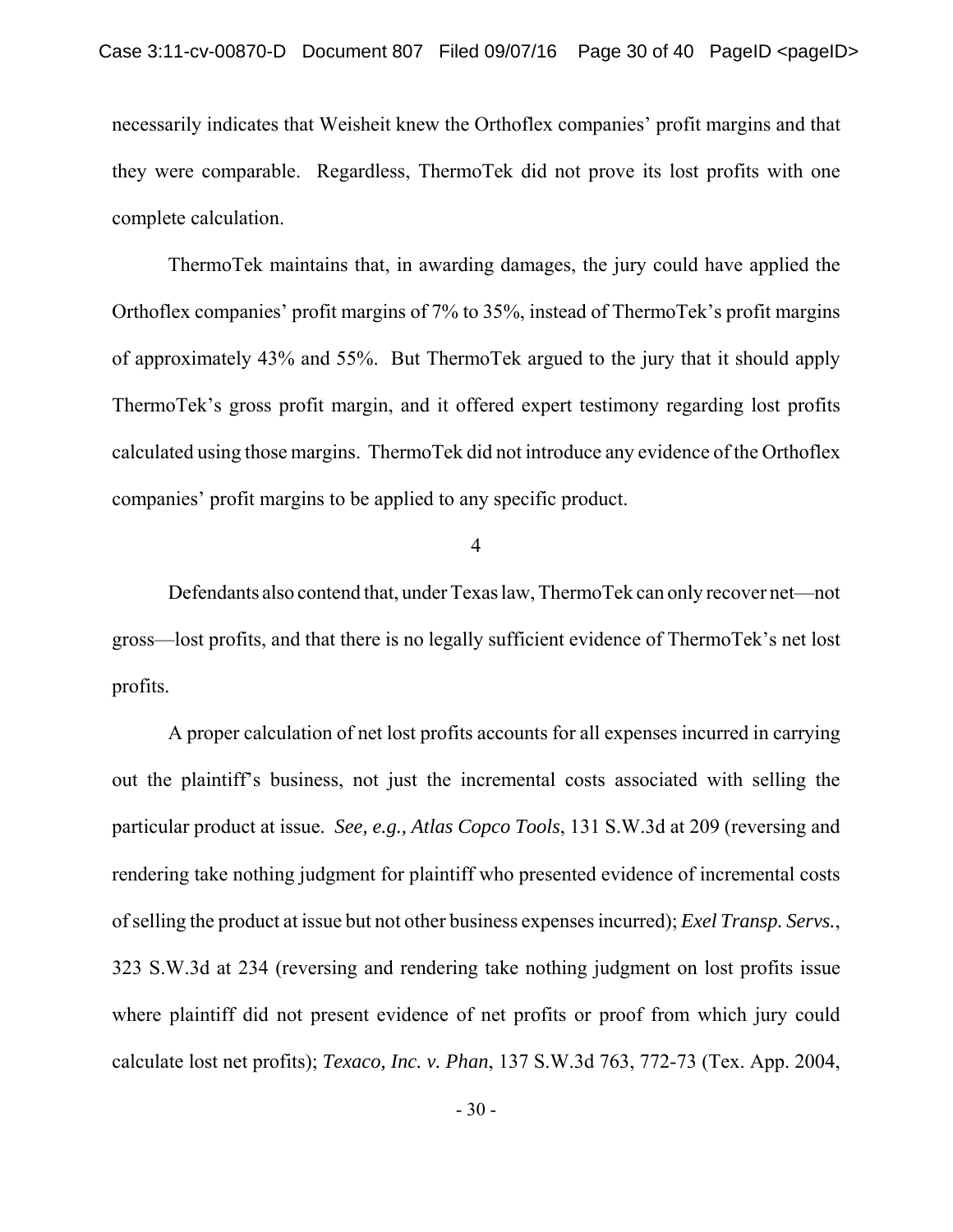no pet.) (reversing and remanding for new damages trial where there was no evidence of net profit that accounted for plaintiff's operating expenses).

ThermoTek did not present sufficient evidence from which a reasonable jury could determine ThermoTek's net lost profits. Weisheit applied ThermoTek's gross profit margin—which accounted for the costs associated with the sale of each unit or wrap—to the Orthoflex companies' gross sales. ThermoTek did not present any evidence of its fixed costs, such as rent, insurance, office supplies, and advertising expenses. In fact, Weisheit acknowledged that ThermoTek's gross profit margins are high (approximately 43% to 55%) because they do not account for fixed expenses. Trial Tr. 8:166 ("Q: That's a pretty good chunk, 55 percent profit margin? A: Well, that profit margin goes to  $-$  to pay the fixed expenses of the company. So that's just the profit margin on the items that we're talking about, the units and the wraps.").

ThermoTek acknowledges that it presented only evidence of its *gross* lost profits—not its *net* lost profits—but it argues that defendants bore the burden of proving fixed costs to be deducted from gross profits to arrive at net lost profits. The court disagrees. It was ThermoTek's burden to prove its damages with reasonable certainty. *Holt Alterton Indus.,* 835 S.W.2d at 85; *see also Phan*, 137 S.W.3d at 773 (reversing damages award where plaintiffs failed to meet their burden of proving net profits from which expenses had been subtracted).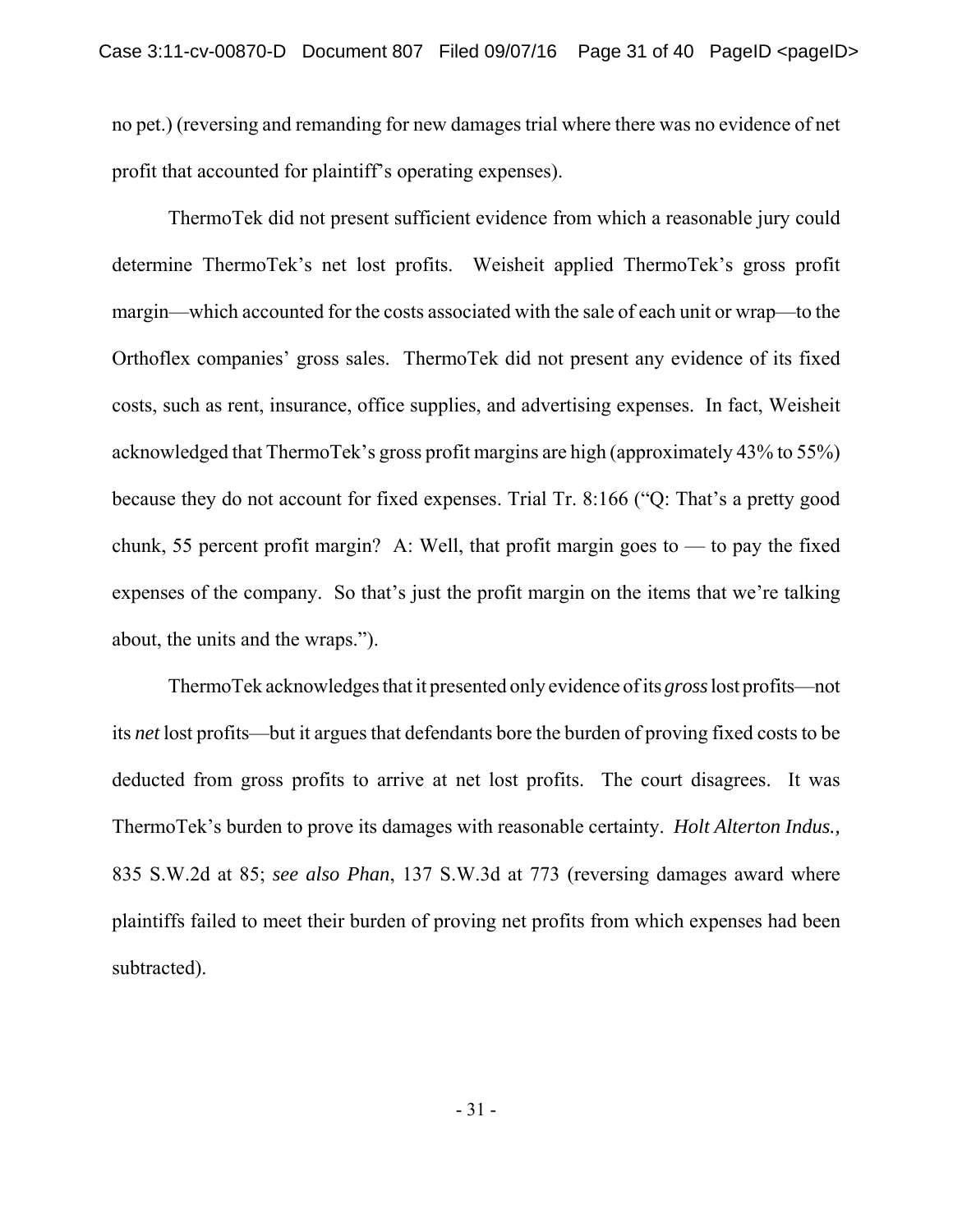ThermoTek cites the Restatement (Third) of Unfair Competition, $<sup>11</sup>$  which notes in a</sup> comment that, where the plaintiff seeks the defendant's lost profits as damages, the defendant bears the burden of proving any fixed expenses that should be deducted from the defendant's gross profits. *See* Restatement (Third) of Unfair Competition §37 cmt. d, g (1995). That is not the case here. ThermoTek applied its own gross profit margin to the Orthoflex companies' sales. ThermoTek bore the burden of proving its fixed costs to be deducted from its gross profit, and it did not meet this burden.

### 5

Accordingly, even if ThermoTek's unfair competition claim is not preempted, it fails because a reasonable jury could not have awarded ThermoTek the lost profits that it sought. At a minimum, Wilford and Thermo would be entitled to a new trial on damages. *See, e.g., ERI Consulting Engineers, Inc. v. Swinnea*, 318 S.W.3d 867, 877-78 (Tex. 2010) (holding that when there is some evidence of a lower, reasonably certain amount, court should reverse and remand for new trial on damages); *Phan*, 137 S.W.3d at 773 (reversing and remanding for a new damages trial). And here, where a reasonable jury could not have found lost profits damages, Wilford and Thermo are entitled to dismissal of ThermoTek's unfair competition claim with prejudice. *See, e.g., Kellmann v. Workstation Integrations, Inc.,* 332 S.W.3d 679, 686-87 (Tex. App. 2010, no pet.) (reversing and rendering take-nothing judgment because

 $11$ The court need not decide whether Texas has adopted the Restatement (Third) of Unfair Competition. The court notes, however, that  $\S 37$  does not address common law misappropriation.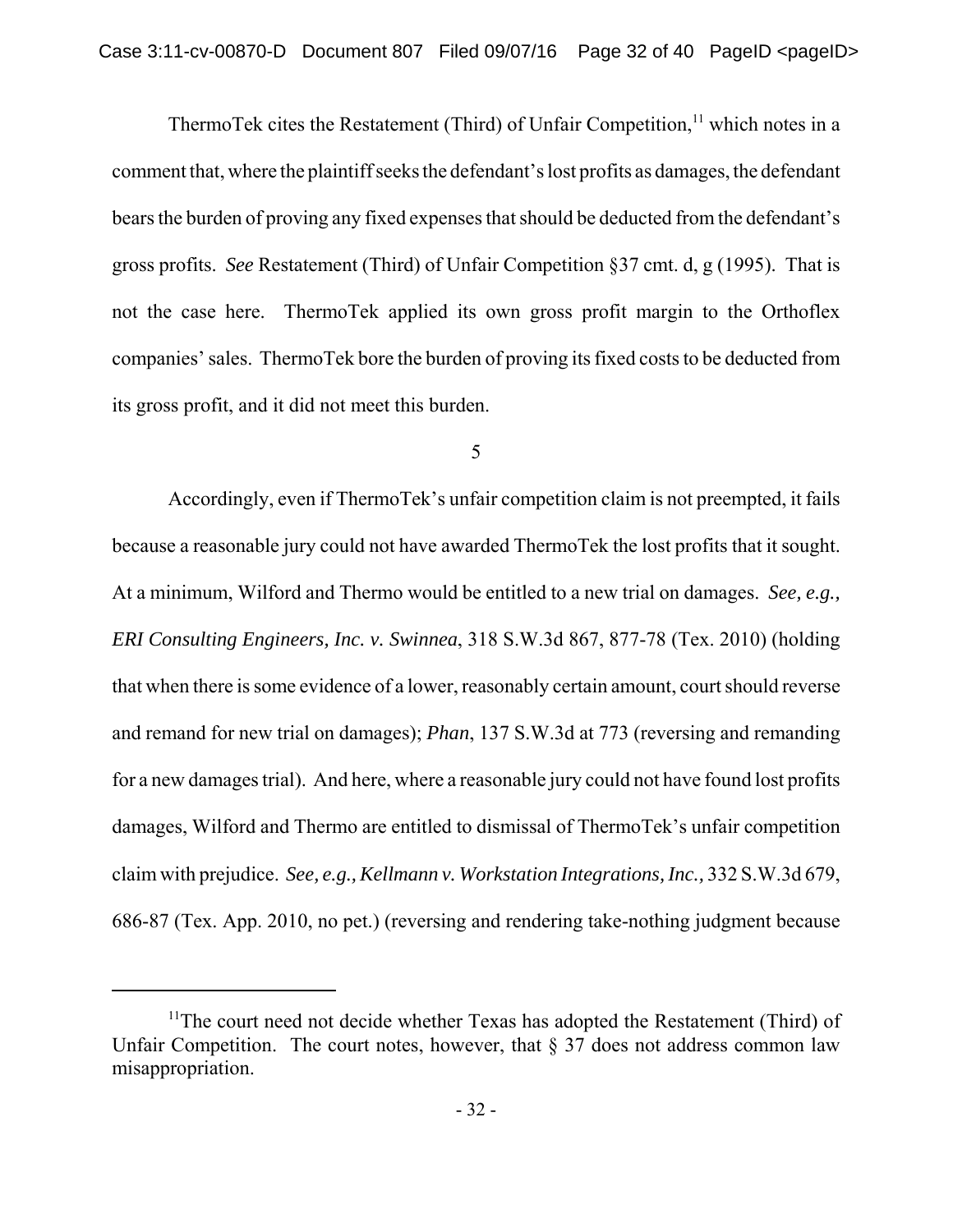plaintiff failed to prove net lost profits).

## VIII

The court next addresses the jury's award of damages on ThermoTek's fraud claim.

## A

Defendants contend that the jury's award of lost profits on ThermoTek's fraud claim is not supported by legally sufficient evidence. The jury awarded \$770,000 in lost profits from wrap sales, \$500,000 in lost profits from unit sales, \$193,000 in lost profits from additional expenses for unit repairs, \$90,000 in lost profits from additional engineering costs, and \$13,000 in lost profits from additional evaluation and tooling costs. Weisheit opined that, due to Wilford's fraud, ThermoTek suffered lost profits in the amount of \$1,463,378.00 from sales of VascuTherm units and \$3,553,217.00 from sales of VascuTherm wraps that ThermoTek would have sold to defendants or other Wilford companies but for Wilford's fraud.<sup>12</sup> He derived this amount based on the historical buying pattern of ThermoTek's sales of VascuTherm units and wraps to the Wilford companies. Weisheit assumed that the companies' historical buying patterns prior to 2010 would have continued into the future but for Wilford's fraud, and he determined how many VascuTherm wraps and units ThermoTek would have sold to the Wilford companies from June 2010 to November 2014 according to that buying pattern. To derive lost profits, Weisheit applied ThermoTek's profit margin of

<sup>&</sup>lt;sup>12</sup>Weisheit testified that ThermoTek incurred damages of \$1,610,940 in lost sales of VascuTherm wraps for units ThermoTek had previously sold defendants, \$1,463,378.00 in lost sales of new VascuTherm units, and \$1,942,277.00 in lost sales of VascuTherm wraps for the new units that ThermoTek would have sold defendants but for the fraud.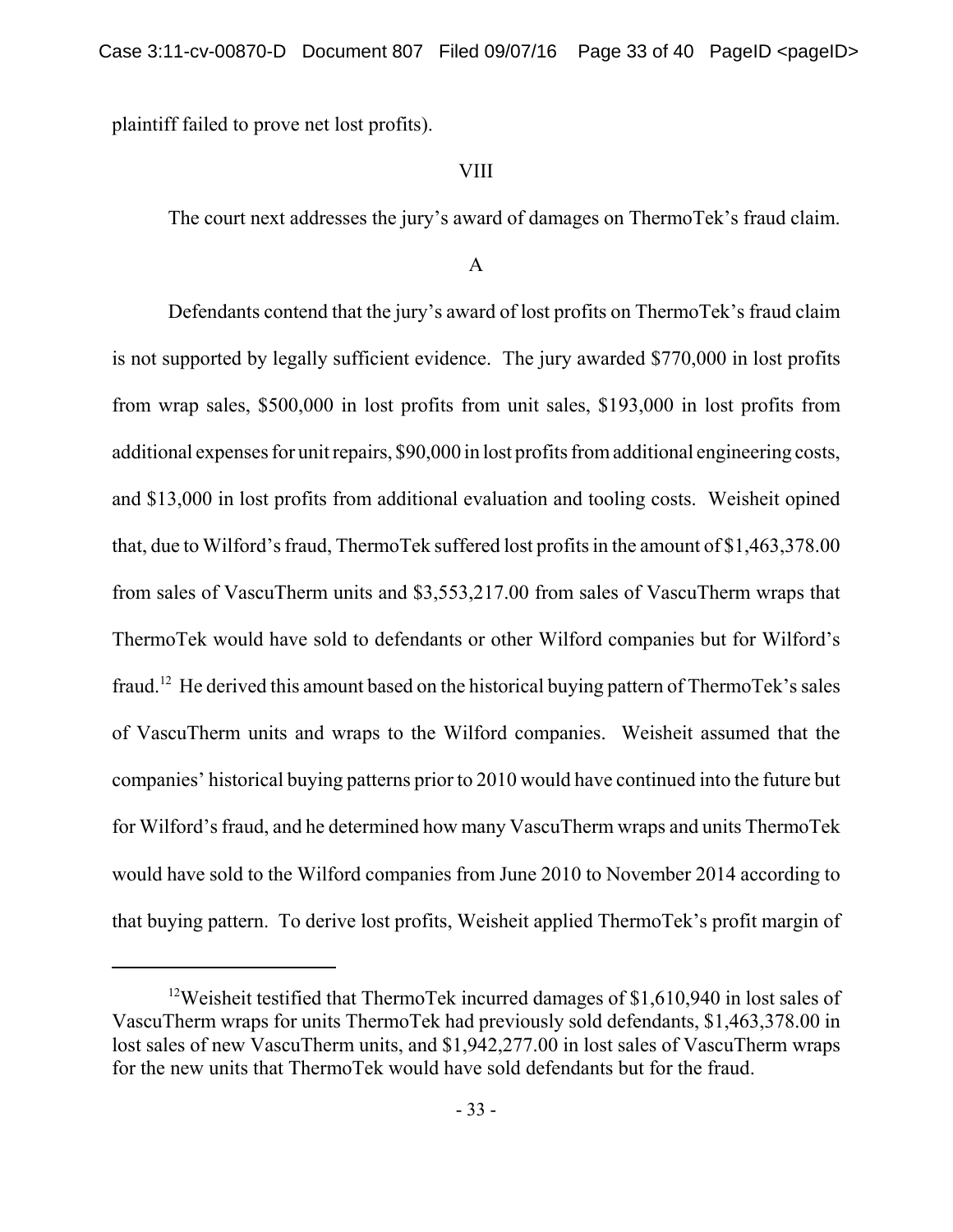55% for wraps and 43% for unit sales to the projected lost sales figures.

Weisheit also opined that ThermoTek suffered lost profits in the amount of \$193,084.00 for repair costs, \$90,190 for engineering costs, and \$13,100 for retooling and evaluation costs that it incurred for the damaged VascuTherm units that Wilford fraudulently returned to ThermoTek. According to Weisheit, these amounts correspond to the actual losses that ThermoTek sustained from damaged VascuTherm units and wraps that Wilford returned to ThermoTek.

Weisheit explained that his lost profits calculations did not take into account ThermoTek's fixed expenses, only the profit margin on the specific products: the VascuTherm wraps and units.

#### B

According to defendants, no evidence supports the jury's award because there is no proof that, but for Wilford's fraud, the Wilford companies would have continued purchasing VascuTherm wraps and units at the historical rate; ThermoTek failed to prove lost profits with reasonable certainty; ThermoTek's lost profits evidence demonstrates *gross* lost profits, not *net* lost profits, and is therefore legally insufficient; and there is no evidence that ThermoTek lost profits due to the additional expenses for repairs, engineering, and retooling and evaluation of the VascuTherm units Wilford returned to ThermoTek.

ThermoTek responds that Weisheit properly calculated lost profits based on the Wilford companies' historical buying patterns, as reflected by the parties' distribution agreement; by using a gross profit margin, Weisheit took into account the per-unit expenses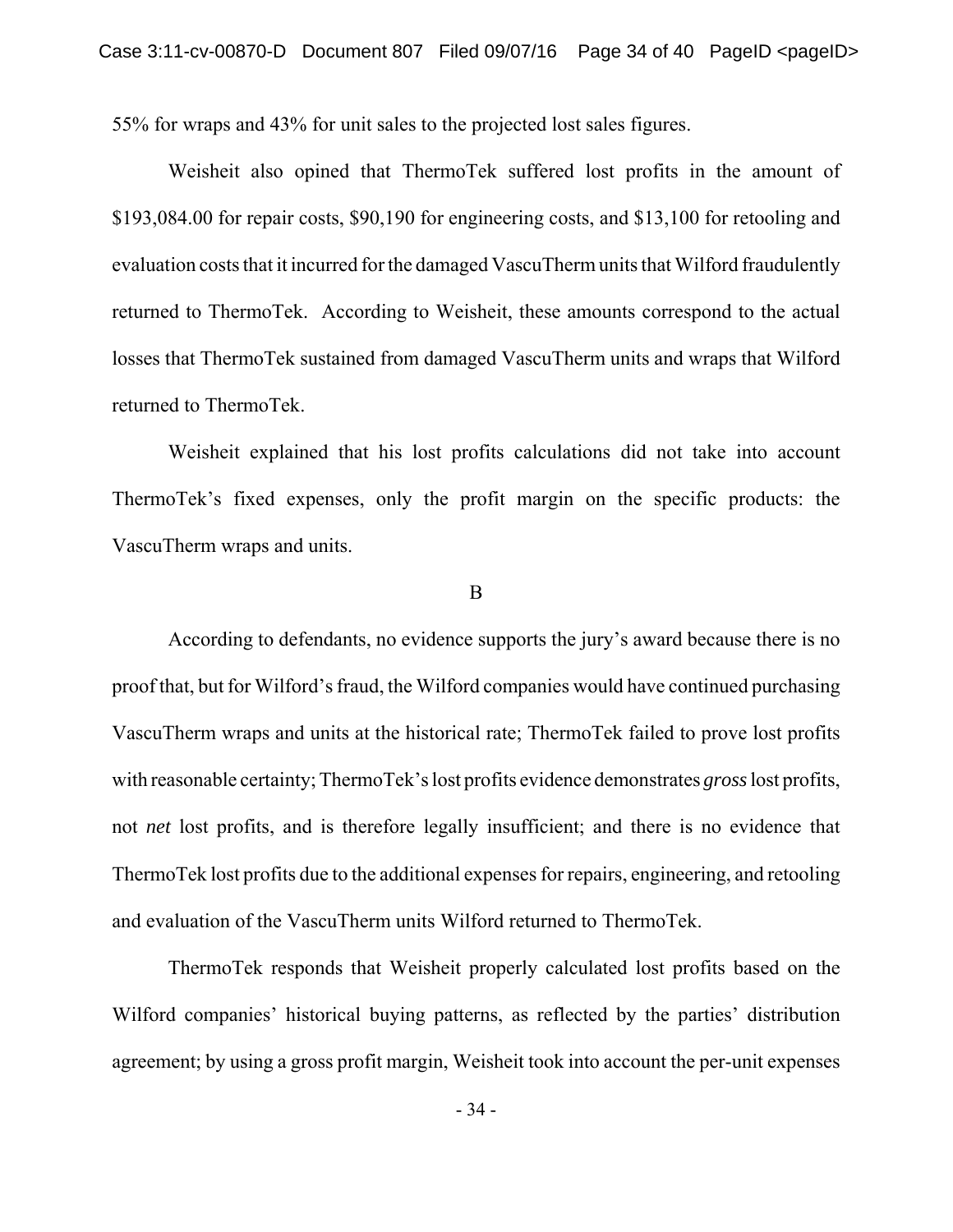that would be incurred in sales of VascuTherm units and wraps; and the additional expenses for repairs, engineering, and retooling and evaluation of the damaged, returned VascuTherm units are properly considered lost profits because they reflect expenses that lowered ThermoTek's profits.

Defendants reply that ThermoTek's calculation of gross profits does not account for all of ThermoTek's expenses, such as overhead expenses like rent, insurance, office supplies, and advertising expenses, and therefore is not a proper measure of lost profit damages; and that it is the burden of ThermoTek, not of defendants, to prove lost profits, including all expenses that must be deducted from sales to calculate net profits.

C

As the court has explained above, *see supra* § VII(D)(1), to recover lost profits under Texas law, the amount of the loss must be shown by competent evidence with reasonable certainty. Recovery of lost profits does not require that the loss be susceptible of exact calculation. At a minimum, opinions or estimates of lost profits must be based on objective facts, figures, or data from which the amount of lost profits can be ascertained.

Lost profits are damages for the loss of net income to a business, and a calculation of lost profits damages must be based on net profits, not gross revenue or gross profits. Net profits are what remains in the conduct of business after deducing from its total receipts all of the expenses incurred in carrying on the business. A proper calculation of net lost profits accounts for all expenses incurred in carrying out the plaintiff's business, not just the incremental costs associated with selling the particular product at issue.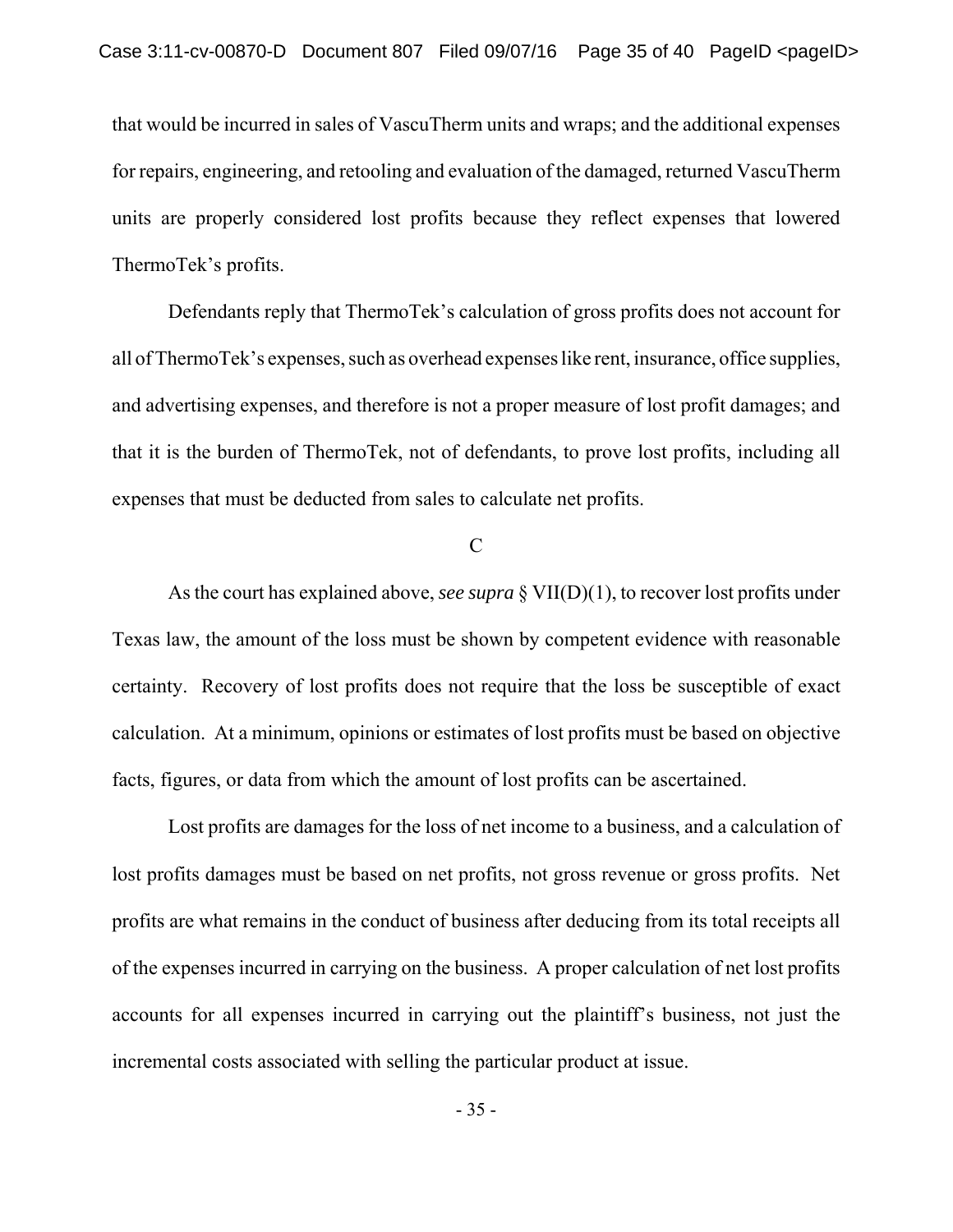D

There is no evidence from which a reasonable jury could have found that ThermoTek incurred lost profits in the form of lost sales of VascuTherm units and wraps to the Wilford companies as a result of Wilford's fraud. ThermoTek maintains that Wilford falsely represented to ThermoTek that he intended to keep ThermoTek's information to himself and that he would not share it, and that ThermoTek's VascuTherm wraps and units were defective. Under Texas law, to recover from Wilford for fraud, ThermoTek was obligated to present evidence that would enable a reasonable jury to find that ThermoTek acted in reliance on these misrepresentations and suffered injury as a result. *See, e.g., Hoffman v. L&M Arts*, 2013 WL 4511473, at \*1 (N.D. Tex. Aug. 26, 2013) (Fitzwater, C.J.) (citing *Beijing Metals & Minerals Import/Export Corp. v. Am. Bus. Ctr., Inc.*, 993 F.2d 1178, 1185 (5th Cir. 1993) (Texas law)), *appeals docketed*, Nos. 15-10046, 15-10090, and 15-10293 (5th Cir. Jan. 20, 2015, Feb. 6, 2015, and Apr. 8, 2015). But ThermoTek did not introduce sufficient evidence for a reasonable jury to find that Wilford's misrepresentations caused ThermoTek to suffer damages in the form of lost sales to the Wilford companies. The evidence introduced at trial would not permit a reasonable jury to find that the reason the Wilford companies did not purchase units from ThermoTek was because Wilford committed fraud. Put differently, ThermoTek failed to present sufficient evidence for a reasonable jury to find that Wilford's fraud caused the Wilford companies not to purchase VascuTherm units and wraps after June 2010.

In fact, ThermoTek argued at trial that all of the Wilford companies' purchases—not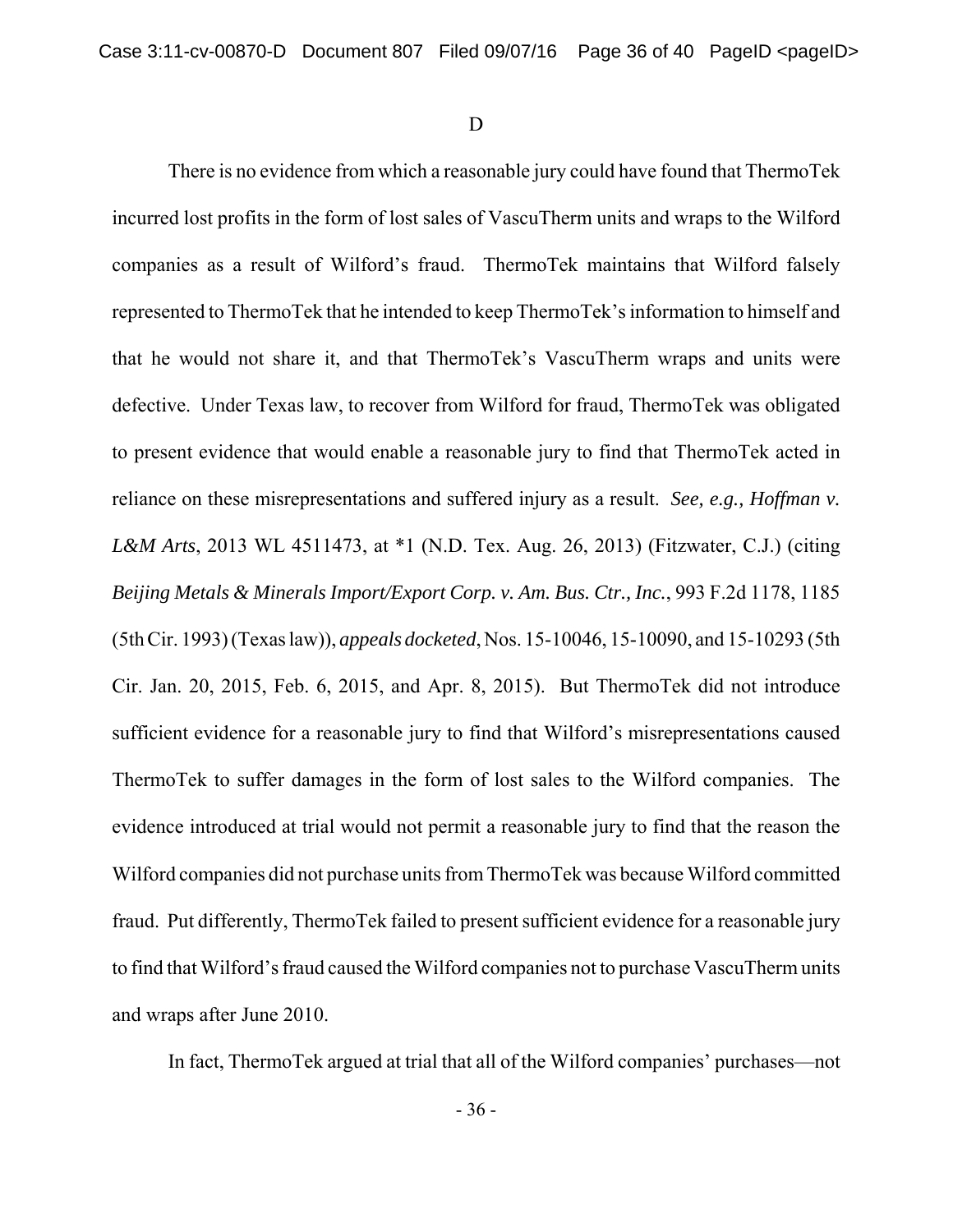just the projected sales after June 2010—were part of Wilford's scheme to defraud ThermoTek. Under ThermoTek's theory, it follows that, but for Wilford's fraud, the Wilford companies would not have purchased VascuTherm units or wraps in the first place.<sup>13</sup>

Defendants also maintain that ThermoTek can only recover its net lost profits, and that there is no legally sufficient evidence from which a reasonable jury could find ThermoTek's net lost profits. For the reasons explained *supra* at § VII(D)(4), the court agrees, and it holds that the jury's award of lost profits for fraud fails on this basis as well.

Finally, ThermoTek did not introduce sufficient evidence to support the jury's award of lost profits in the form of ThermoTek's additional expenses for unit repairs, engineering costs, and evaluation and tooling costs. ThermoTek did not present any calculation of ThermoTek's lost profits from expenses for unit repairs, engineering costs, and evaluation and tooling costs. Instead, Weisheit only testified that ThermoTek incurred these expenses, which he labeled "actual losses." Weisheit did not perform any lost profits analysis on theses costs, nor did ThermoTek present evidence of any profit associated with these expenses or any fixed expenses from which a net lost profits figure could be calculated. Because there is no evidence from which a reasonable jury could have found the amount of net lost profits due to unit repairs, engineering costs, and evaluation and tooling costs, Wilford is entitled to judgment as a matter of law on ThermoTek's fraud claim.

 $13$ In addition, there is legally insufficient evidence that, but for Wilford's fraud, the Wilford companies would have purchased VascuTherm wraps and units for four years after the fraud was committed.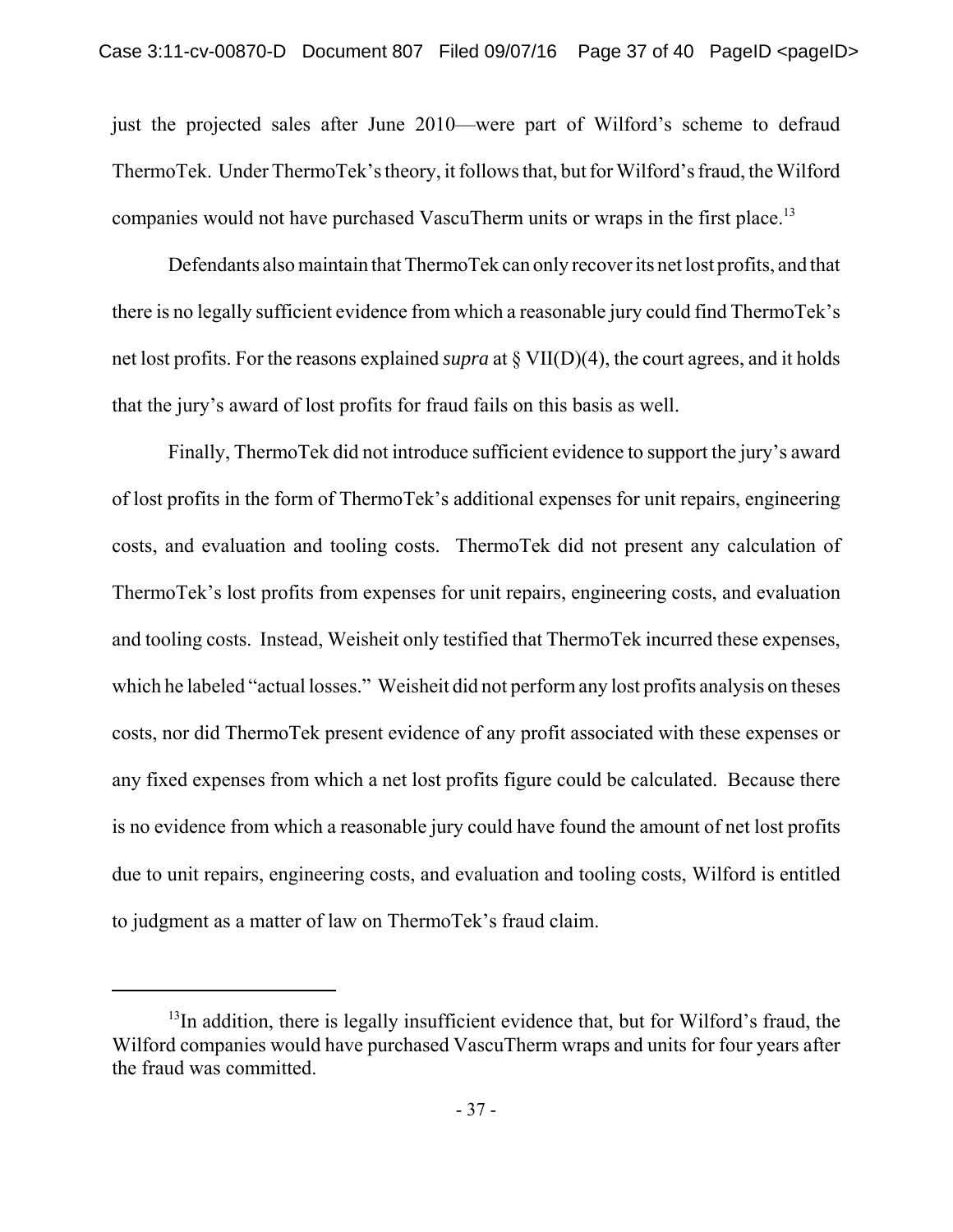## IX

Wilford moves in the alternative for a new trial on ThermoTek's fraud claim.<sup>14</sup> Under Rule 59(a), a court can grant a new jury trial "for any reason for which a new trial has heretofore been granted in an action at law in federal court." Rule 59(a)(1)(A). A court can grant a new trial if it concludes that the verdict is against the weight of the evidence, the damages awarded are excessive, the trial was unfair, or prejudicial error was committed in its course. *Smith v. Transworld Drilling Co*., 773 F.2d 610, 613 (5th Cir.1985) (citations omitted).

Wilford maintains that the trial was unfair because the jury was permitted to hear evidence in support of ThermoTek's unfair competition claim, which is preempted by federal copyright and patent law. ThermoTek responds that the same evidence supports both claims.

The court conditionally denies defendants' motion for a new trial. If the court's grant of judgment as a matter of law is reversed on appeal and the Fifth Circuit holds that

<sup>&</sup>lt;sup>14</sup>Under Rule 50(c)(1), the court must conditionally rule on defendants' motion for a new trial.

If the court grants a renewed motion for judgment as a matter of law, it must also conditionally rule on any motion for a new trial by determining whether a new trial should be granted if the judgment is later vacated or reversed. The court must state the grounds for conditionally granting or denying the motion for a new trial.

Rule 50(c)(1). If the court conditionally grants a new trial and the appellate court finds that the grant of judgment was in error, "the new trial must proceed unless the appellate court orders otherwise." Rule  $50(c)(2)$ . If the court conditionally denies a new trial and the appellate court reverses judgment, "the case must proceed as the appellate court orders." *Id.*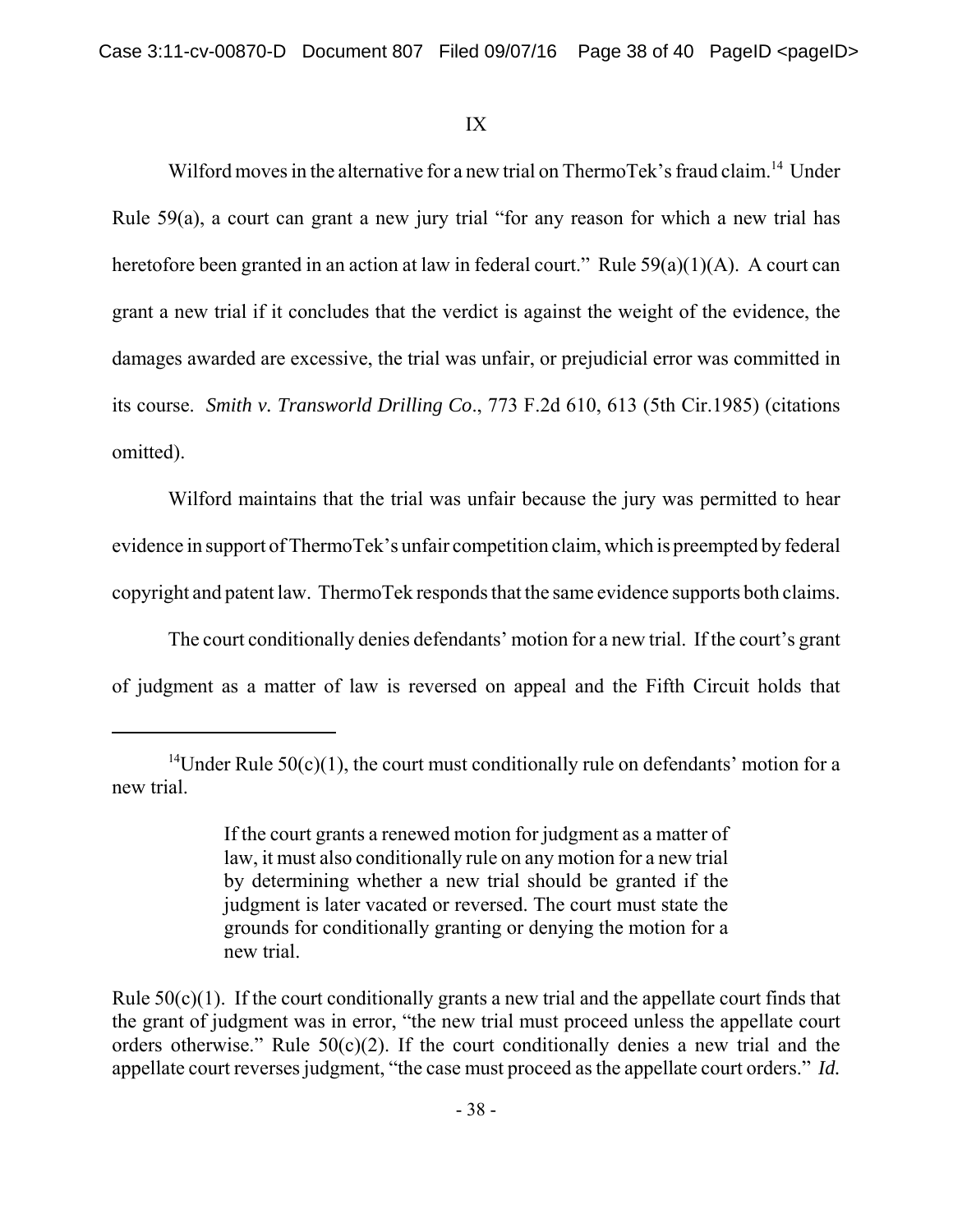ThermoTek is entitled to recover the damages awarded by the jury on ThermoTek's unfair competition and/or its fraud claim, the court cannot say that the verdict was against the weight of the evidence, the damages awarded were excessive, the trial was unfair, or prejudicial error was committed.

## X

Because the court is granting judgment as a matter of law dismissing ThermoTek's unfair competition claim, the court denies as moot ThermoTek's motion to substitute or join parties. Because the court is entering an amended judgment that obligates the parties to bear their own taxable costs,<sup>15</sup> the court overrules defendants' objections to ThermoTek's bill of costs filed December 4, 2015 without prejudice as moot.

<sup>&</sup>lt;sup>15</sup>Because ThermoTek, Orthoflex, Motion Medical, and Wabash Medical did not recover on their claims or counterclaims, and because the costs incurred by Wilford, Thermo, and Tri 3 likely overlap substantially with those incurred by Orthoflex, Motion Medical, and Wabash Medical (and the jury found against Wilford, Thermo, and Tri 3 as to liability, although without awarding damages (Tri 3) or recoverable damages (Wilford and Thermo), the court in its discretion is ordering the parties to bear their own taxable costs of court.